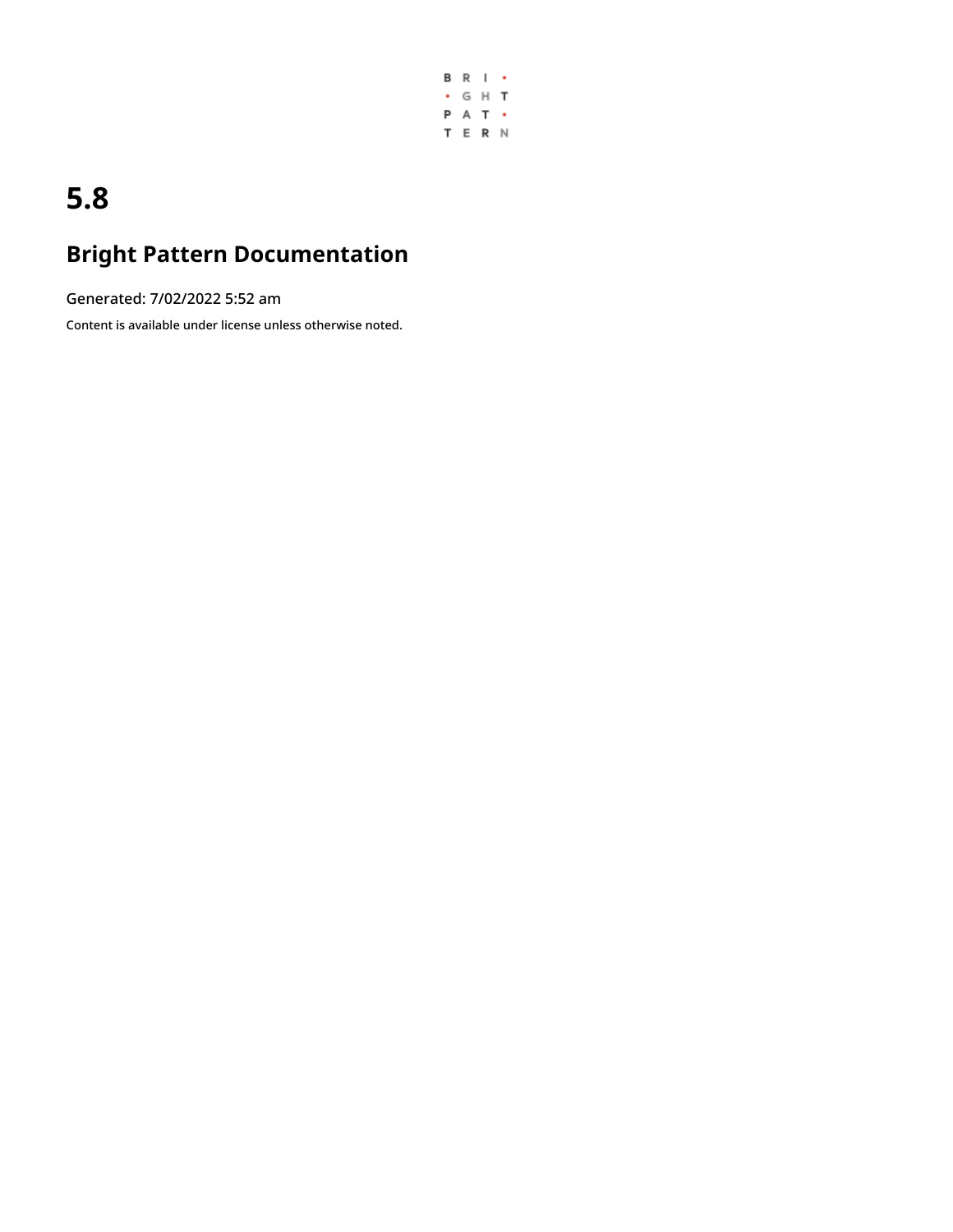# **Table of Contents**

<span id="page-1-0"></span>

| <b>Table of Contents</b>                             | $\overline{c}$                     |
|------------------------------------------------------|------------------------------------|
| <b>QM Reports Overview</b>                           | $6 \overline{6}$                   |
| <b>Articles</b>                                      | 7                                  |
| <b>Report Templates</b>                              | 7                                  |
| <b>Actual Evals</b>                                  | $\overline{8}$                     |
| How to Use This Report                               | $\bf 8$                            |
| <b>Report Parameters</b>                             | $\overline{8}$                     |
| Time frame                                           | $\bf 8$                            |
| From/To                                              | $\mathsf g$                        |
| Timezone                                             | 9                                  |
| Service/campaign                                     | 9                                  |
| Team<br>Evaluators                                   | 9<br>9                             |
| Supervisors in charge                                | $\mathsf g$                        |
| Forms                                                | 9                                  |
| Agent                                                | 9                                  |
| custom1<br>custom2                                   | 9<br>9                             |
| custom3                                              | $\mathsf g$                        |
| custom4                                              | $\overline{9}$                     |
| custom <sub>5</sub>                                  | 10                                 |
| Agent rank                                           | 10<br>10                           |
| Agent training classes<br><b>Metric Descriptions</b> | 10                                 |
| Form Score                                           | 10                                 |
| Area                                                 | 10                                 |
| Question                                             | 10                                 |
| Score                                                | 10                                 |
| Answer<br>Comment                                    | 10<br>10                           |
| Score %                                              | 10                                 |
| Failed                                               | 10                                 |
| <b>Actual Evals CSV</b>                              | 11                                 |
| How to Use This Report                               | $\overline{11}$                    |
| <b>Report Parameters</b>                             | $\overline{11}$                    |
| Time frame                                           | $\overline{11}$                    |
| From/To<br>Timezone                                  | $\overline{11}$<br>$\overline{11}$ |
| Service/campaign                                     | $\overline{11}$                    |
| Team                                                 | $\overline{11}$                    |
| Evaluators                                           | $\overline{11}$                    |
| Supervisors<br>Forms                                 | $\overline{11}$<br>12              |
| Agent                                                | 12                                 |
| custom1                                              | 12                                 |
| custom2                                              | 12                                 |
| custom3                                              | 12<br>12                           |
| custom4<br>custom <sub>5</sub>                       | 12                                 |
| Agent rank                                           | 12                                 |
| Agent training classes                               | 12                                 |
| <b>Metric Descriptions</b>                           | 12                                 |
| start_time                                           | 12                                 |
| EVALUATION_TIME<br>SERVICE_NAME                      | 12<br>13                           |
| custom1                                              | 13                                 |
| custom2                                              | 13                                 |
| custom3                                              | 13                                 |
| custom4<br>custom <sub>5</sub>                       | 13<br>13                           |
| LOGIN_ID                                             | 13                                 |
| TEAM_NAME                                            | 13                                 |
| CONFIRMED_BY                                         | 13                                 |
| FORM_NAME                                            | 13                                 |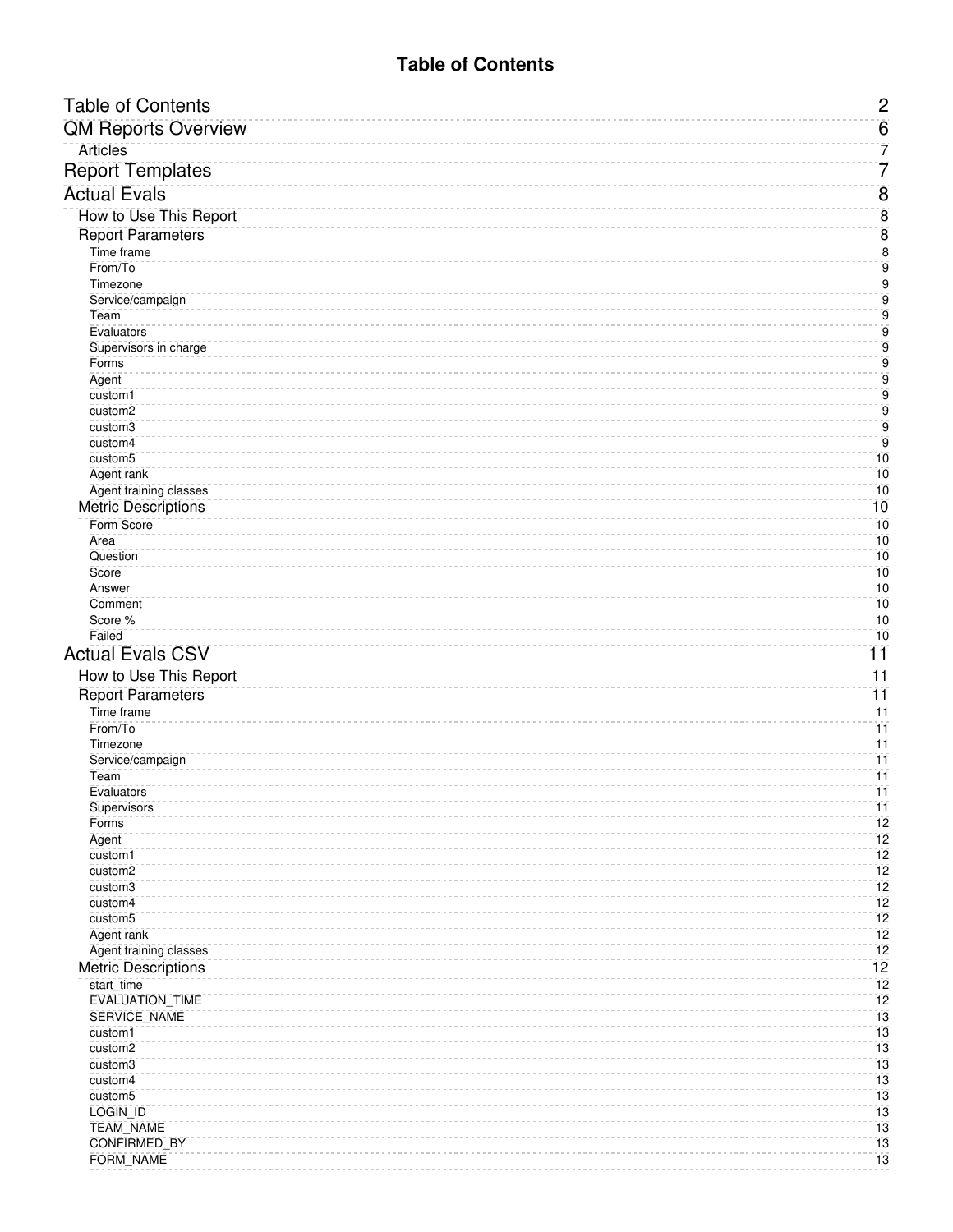| AGENT_ID                                               | 13              |
|--------------------------------------------------------|-----------------|
| AREA_NAME                                              | 13              |
| QUESTION_NAME                                          | 13              |
| <b>SCORE</b>                                           | 13              |
| <b>COMMENT</b>                                         | 14              |
| <b>All Question Comments</b>                           | 14              |
| How to Use This Report                                 | $\overline{14}$ |
| <b>Report Parameters</b>                               | 14              |
| Time frame                                             | 14              |
| From/To                                                | 14              |
| Timezone                                               | 15              |
| Forms                                                  | 15              |
| <b>Metric Descriptions</b>                             | 15              |
| Date                                                   | 15              |
| Time<br>Evaluator                                      | 15<br>15        |
| Comment                                                | 16              |
| <b>Answer Frequency</b>                                | 16              |
|                                                        |                 |
| How to Use This Report                                 | 16              |
| <b>Report Parameters</b>                               | 16              |
| Time frame                                             | 16              |
| From/To                                                | 16              |
| Timezone                                               | 17<br>17        |
| Service/campaign<br>Forms                              | 17              |
| Questions                                              | 17              |
| Answer options                                         | 17              |
| <b>Metric Descriptions</b>                             | 17              |
| Question                                               | 18              |
| Answer                                                 | 18              |
| <b>Answer Count</b>                                    | 18              |
| Calibrations                                           | 18              |
| How to Use This Report                                 | $\overline{18}$ |
| <b>Report Parameters</b>                               | 18              |
| Time frame                                             | 19              |
| From/To                                                | 19              |
| Timezone                                               | 19              |
| <b>Metric Descriptions</b>                             | 19              |
| Question                                               | 19              |
| <b>Agent Name</b>                                      | 19              |
| Average                                                | 19              |
| Standard deviation                                     | 20              |
| <b>Disputed Evaluations</b>                            | 20              |
| How to Use This Report                                 | 20              |
| <b>Report Parameters</b>                               | 20              |
| Time frame                                             | 20              |
| From/To                                                | 20              |
| Timezone                                               | 21              |
| Service/campaign                                       | 21              |
| Team                                                   | 21              |
| Evaluators                                             | 21              |
| Supervisors                                            | 21              |
| Agent                                                  | 21<br>21        |
| My subteam only                                        | 21              |
| <b>Metric Descriptions</b><br><b>Total evaluations</b> | 21              |
| Disputed evaluations                                   | 22              |
| Evaluations disputed by supervisor                     | 22              |
| Evaluations disputed by agent                          | 22              |
| Currently disputed evaluations                         | 22              |
| <b>Eval Areas</b>                                      | 22              |
|                                                        | 22              |
| How to Use This Report                                 |                 |
| <b>Report Parameters</b>                               | 22<br>23        |
| Time frame<br>From/To                                  | 23              |
|                                                        |                 |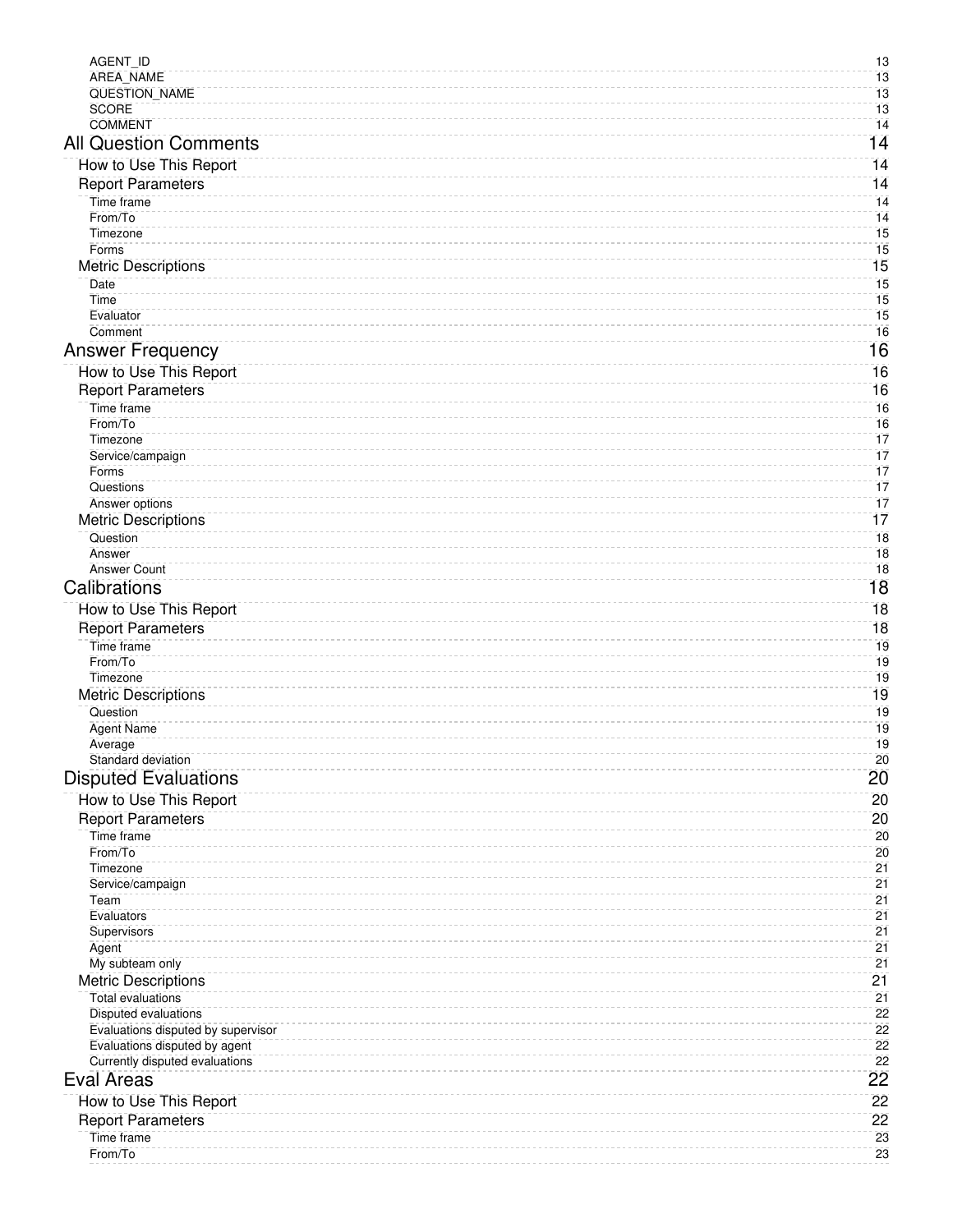| Timezone                                                               | 23              |
|------------------------------------------------------------------------|-----------------|
| Service/campaign                                                       | 23              |
| Evaluators                                                             | 23              |
| Supervisors                                                            | 23              |
| Areas                                                                  | 23              |
| my_custom_field                                                        | 23              |
| held                                                                   | 24              |
| max_hold                                                               | 24              |
| Agent rank                                                             | 24              |
| Agent training classes                                                 | 24              |
| My subteam only                                                        | 24              |
| <b>Metric Descriptions</b>                                             | 24              |
| Area                                                                   | 24              |
| Avg Area Score                                                         | 24              |
| <b>Evaluator Performance</b>                                           | $\overline{24}$ |
|                                                                        | 25              |
| How to Use This Report                                                 |                 |
| <b>Report Parameters</b>                                               | 25              |
| Time frame                                                             | 25              |
| From/To                                                                | 25              |
| Timezone                                                               | 25              |
| Service/campaign                                                       | 25              |
| Team                                                                   | 25              |
| Evaluators                                                             | 25              |
| My subteam only                                                        | 26              |
| <b>Metric Descriptions</b>                                             | 26              |
| <b>Total Evaluations</b>                                               | 26              |
| Accepted evaluations                                                   | 26              |
| Rejected evaluations                                                   | 26              |
| Assigned evaluations, not completed<br>Assigned evaluations, completed | 26<br>26        |
| Calibrations, not completed                                            | 27              |
| Completed calibrations                                                 | 27              |
|                                                                        | 27              |
| <b>Question Averages</b>                                               |                 |
| How to Use This Report                                                 | 27              |
| <b>Report Parameters</b>                                               | 27              |
| Time frame                                                             | 28              |
| From/To                                                                | 28              |
| Timezone                                                               | 28              |
| Service/campaign                                                       | 28              |
| Forms                                                                  | 28              |
| Agent                                                                  | 28<br>28        |
| my_custom_field                                                        |                 |
| held<br>max hold                                                       | 28<br>29        |
| Agent rank                                                             | 29              |
| Agent training classes                                                 | 29              |
| My subteam only                                                        | 29              |
| <b>Metric Descriptions</b>                                             | 29              |
| Area                                                                   | 29              |
| Question                                                               | 30              |
| Avg Area Score                                                         | 30              |
| <b>Avg Question Score</b>                                              | 30              |
| <b>Score Report</b>                                                    | 30              |
|                                                                        |                 |
| How to Use This Report                                                 | 30              |
| <b>Report Parameters</b>                                               | 30              |
| Time frame                                                             | 31              |
| From/To                                                                | 31              |
| Timezone                                                               | 31              |
| Service/campaign                                                       | 31              |
| Team                                                                   | 31              |
| Evaluators                                                             | 31              |
| Supervisors                                                            | 31              |
| Forms                                                                  | 31<br>32        |
| Agent rank<br>Agent training classes                                   | 32              |
| Agent                                                                  | 32              |
| my_custom_field                                                        | 32              |
|                                                                        |                 |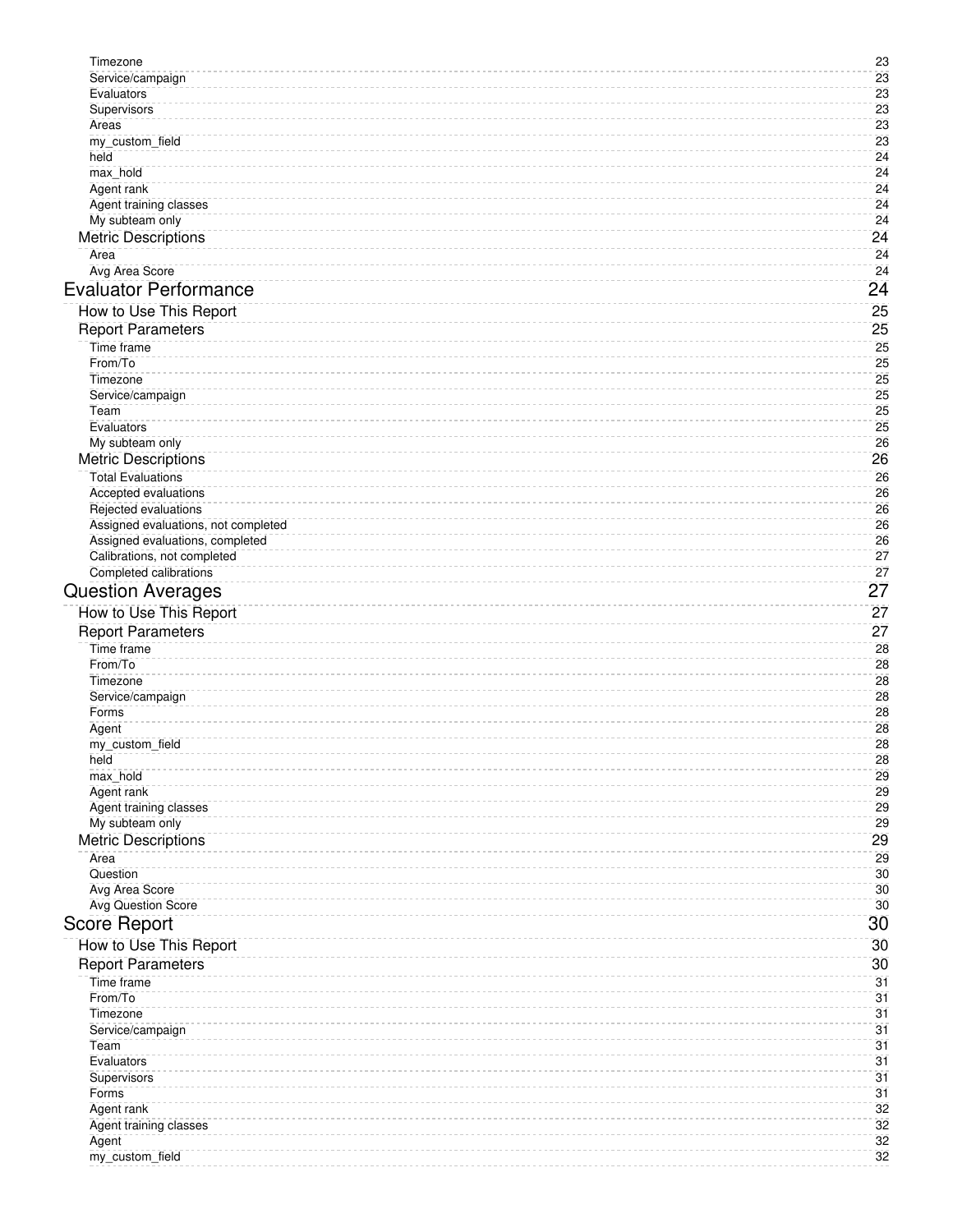| held           | 96 |
|----------------|----|
| max hold       | 32 |
| My<br>nnly     | 32 |
| Metric Desci   | ດ  |
| Date           | 32 |
| Evaluator name | 32 |
| Form score     | 32 |
| Failed         | 33 |
|                |    |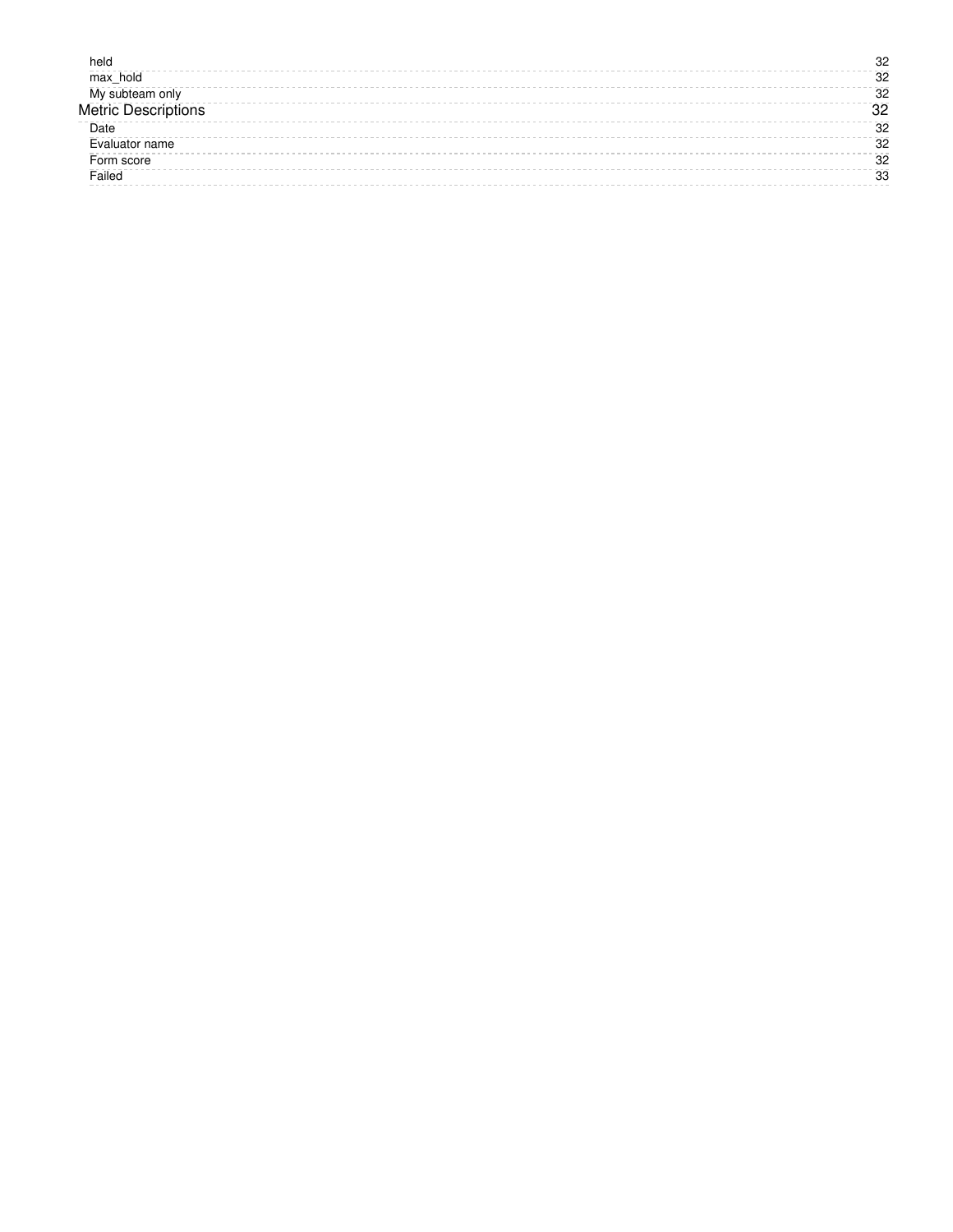# <span id="page-5-0"></span>**QM Reports Overview**

In the Contact Center Administrator application, you can access all reports available to your contact center. By default, these are the predefined reports supplied with Bright Pattern Contact Center. If you have previously created some custom reports using Jaspersoft Studio and uploaded their definitions into the system, such custom reports will also appear in the list of reports. For more information about stock and custom report definitions, see the *Contact Center Administrator Guide*, section Report [Templates](https://help.brightpattern.com/5.8:QM/Reports/?action=html-localimages-export#topic_contact-center-administrator-guide.2Freporttemplates).

The reports are grouped by the type of contact center resources that they describe (e.g., "Service Reports," etc.). Within each group, the reports are listed in alphabetical order according to the names of the corresponding report definitions. A description is provided for each report. If a description does not fit on the screen, hover over it to see the full text of the description in a tooltip box.

|                                 | Configuration                | <b>Reports</b> | <b>Interaction Records</b> |           |
|---------------------------------|------------------------------|----------------|----------------------------|-----------|
| Search<br><b>Agent Timeline</b> | QM                           |                |                            |           |
| $\blacktriangleright$ Reports   | Q                            |                |                            |           |
| <b>All</b>                      | Report Name ▲                |                |                            | Schedulec |
| Recent                          | <b>Actual Evals</b>          |                |                            |           |
| Agent/Team Reports              | Actual Evals (CSV)           |                |                            |           |
| <b>Outbound Reports</b>         | All Question Comments        |                |                            |           |
| <b>QM</b>                       | Answer Frequency             |                |                            |           |
| <b>Scenario Reports</b>         | Calibrations                 |                |                            |           |
| <b>Service Reports</b>          | <b>Disputed Evaluations</b>  |                |                            |           |
| <b>Usage Reports</b>            | Eval Areas                   |                |                            |           |
| <b>WFM Reports</b>              | <b>Evaluator Performance</b> |                |                            |           |
| Telco Usage                     | Question Averages            |                |                            |           |
| Patterns                        | Score Report                 |                |                            |           |
|                                 |                              |                |                            |           |

#### QM reports

Reports in the QM category include:

- Actual Evals
- Actual Evals (CSV)
- All Question Comments
- **Answer Frequency**
- Calibrations
- Disputed Evaluations
- Eval Areas
- Evaluator Performance
- Question Averages
- **Score Report**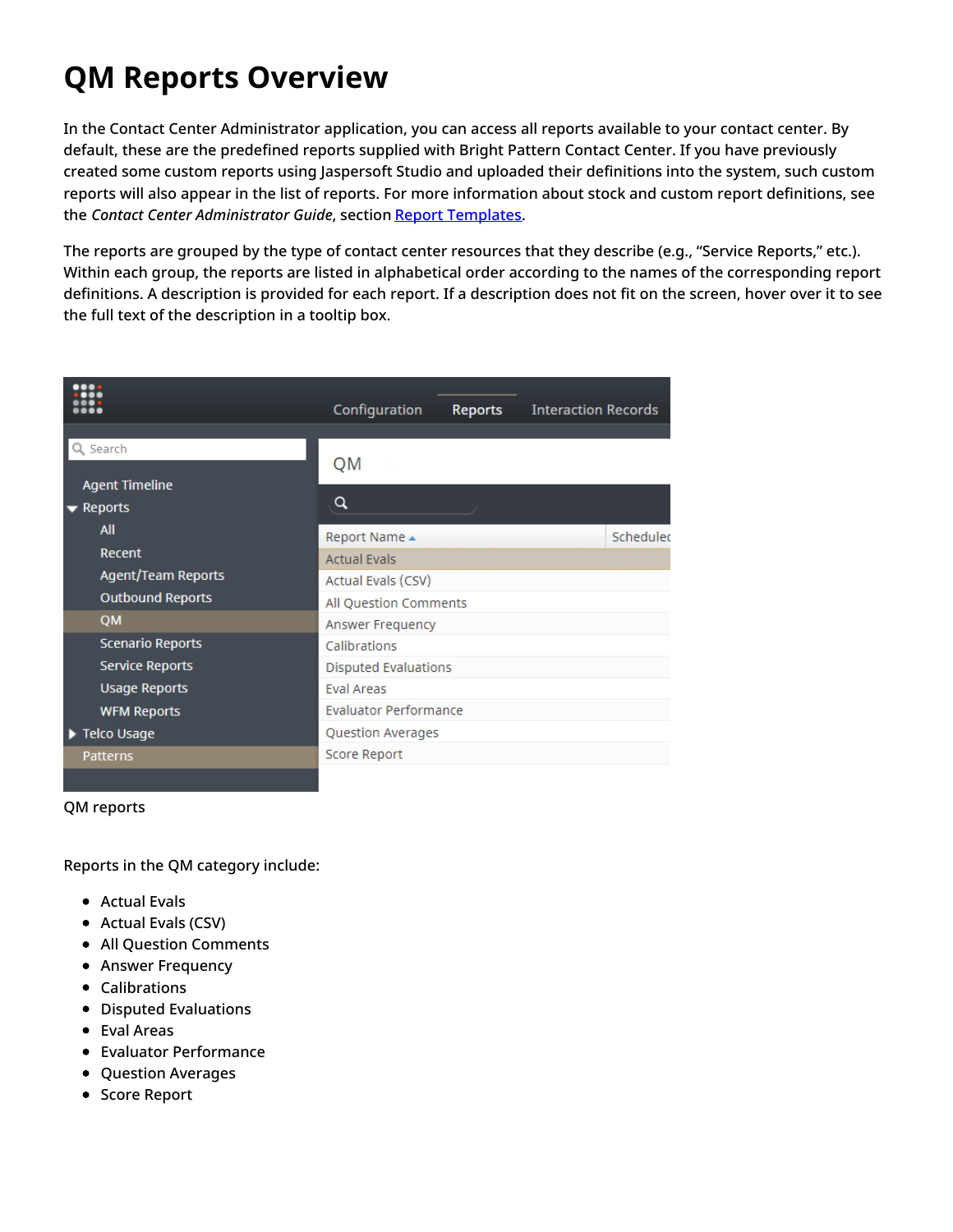To work with QM reports, select the desired type of report from the list. In the view that appears, use the report generation filters to select the resource for which you want to generate the report and to specify the reporting interval. Depending on the report type, you can select multiple resources and apply additional filters.

For more information on how reports are run and [customized,](https://help.brightpattern.com/5.8:QM/Reports/?action=html-localimages-export#topic_reporting-reference-guide.2Freportgeneration) see the*Reporting Reference Guide*, section Report Generation.

# <span id="page-6-0"></span>**Articles**

The Reports section of this guide includes the following articles:

- **Report [Templates](https://help.brightpattern.com/5.8:QM/Reports/?action=html-localimages-export#topic_qm.2Freports.2Ftemplates)**
- **[Actual](https://help.brightpattern.com/5.8:QM/Reports/?action=html-localimages-export#topic_qm.2Freports.2Factualevals) Evals**
- **[Actual](https://help.brightpattern.com/5.8:QM/Reports/?action=html-localimages-export#topic_qm.2Freports.2Factualevalscsv) Evals CSV**
- All Question [Comments](https://help.brightpattern.com/5.8:QM/Reports/?action=html-localimages-export#topic_qm.2Freports.2Fallquestioncomments)
- **Answer [Frequency](https://help.brightpattern.com/5.8:QM/Reports/?action=html-localimages-export#topic_qm.2Freports.2Fanswerfrequency)**
- **[Calibrations](https://help.brightpattern.com/5.8:QM/Reports/?action=html-localimages-export#topic_qm.2Freports.2Fcalibrations)**
- Disputed [Evaluations](https://help.brightpattern.com/5.8:QM/Reports/?action=html-localimages-export#topic_qm.2Freports.2Fdisputedevaluations)
- Eval [Areas](https://help.brightpattern.com/5.8:QM/Reports/?action=html-localimages-export#topic_qm.2Freports.2Feval_areas)
- **Evaluator [Performance](https://help.brightpattern.com/5.8:QM/Reports/?action=html-localimages-export#topic_qm.2Freports.2Fevaluatorperformance)**
- **Question [Averages](https://help.brightpattern.com/5.8:QM/Reports/?action=html-localimages-export#topic_qm.2Freports.2Fquestionaverages)**
- **Score [Report](https://help.brightpattern.com/5.8:QM/Reports/?action=html-localimages-export#topic_qm.2Freports.2Fscorereport)**

# <span id="page-6-1"></span>**Report Templates**

Bright Pattern Contact Center provides a number of reports for evaluating the performance of agents and agent teams as well as assessing the efficiency of contact center services and scenarios. Report templates are provided out of the box, and they may be customized to suit your contact center needs.

In the Contact Center Administrator application, section*Configuration > Quality Management > Reporting*, you will find both predefined report templates and report templates that have been customized, modified, or uploaded to your contact center. All templates are organized by name and by the type of contact center resources that they describe (e.g., "Agent/Team Reports," etc.).



Out of the box, the following report templates in the QM category are available:

- Actual Evals
- Actual Evals (CSV)
- All Question Comments
- **Answer Frequency**
- Calibrations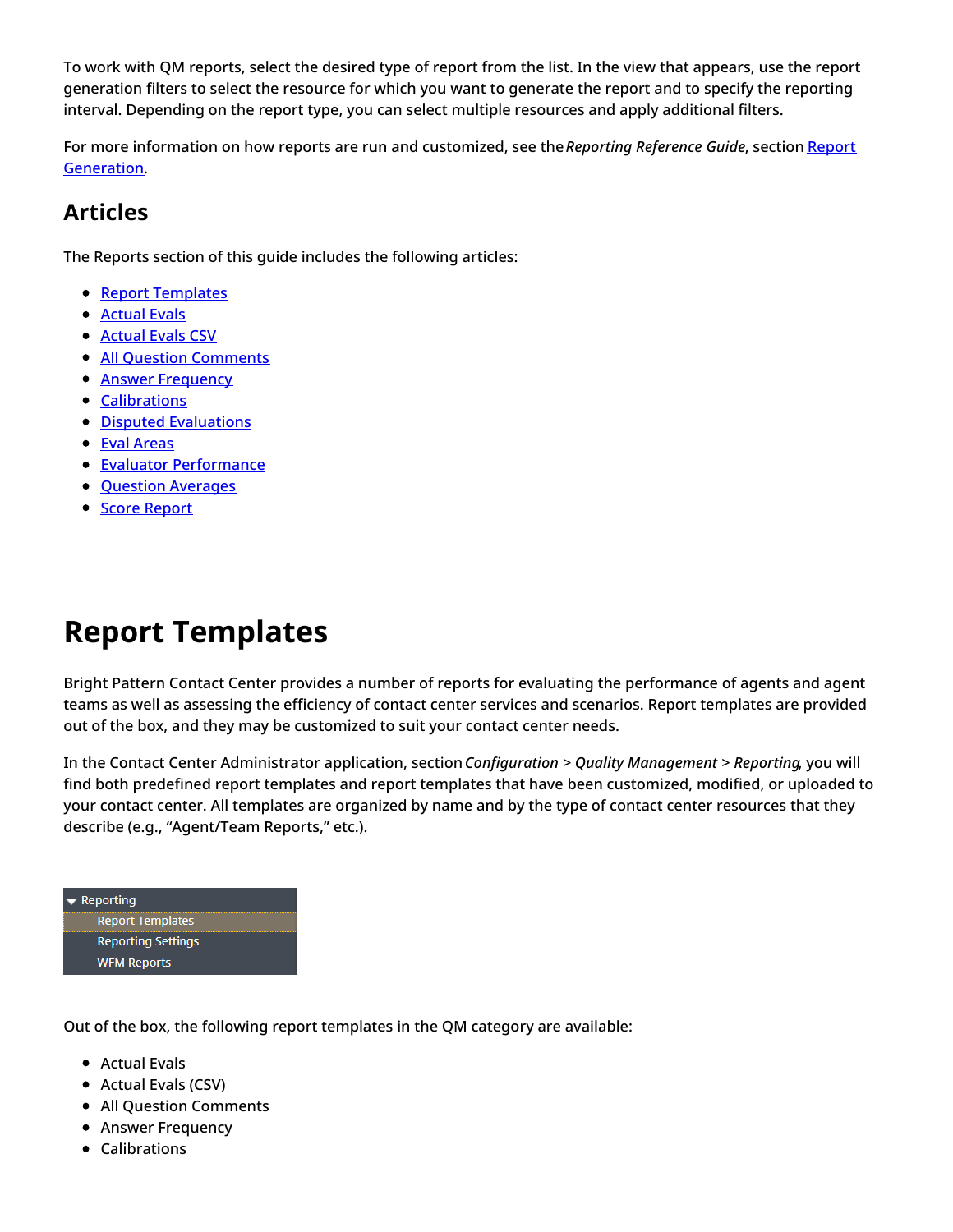- Disputed Evaluations
- Eval Areas
- Evaluator Performance
- Question Averages
- Score Report

These report templates align with QM reports, which are described in later sections of this guide. For more information about stock and custom report definitions, see the *Contact Center [Administrator](https://help.brightpattern.com/5.8:QM/Reports/?action=html-localimages-export#topic_contact-center-administrator-guide.2Freporttemplates) Guide*, section Report Templates.

# <span id="page-7-0"></span>**Actual Evals**

The Actual Evals report provides non-aggregated score data, all questions, evaluation areas, and evaluation form scores for evaluations.

# <span id="page-7-1"></span>**How to Use This Report**

- 1. Set [parameters](https://help.brightpattern.com/5.8:QM/Reports/ActualEvals#Report_Parameters), which narrow the report's data.
- 2. Use the report [generation](https://help.brightpattern.com/5.8:QM/Reports/?action=html-localimages-export#topic_qm.2Freports.2Freportgenerationcontrols) controls to schedule, generate, customize, rename, and/or clone the report.
- 3. Run the report and view [metrics](https://help.brightpattern.com/5.8:QM/Reports/ActualEvals#Metric_Descriptions).

# <span id="page-7-2"></span>**Report Parameters**

You can narrow the report's data by specifying the following parameters.

| Run report ad-hoc:      |        |              |         |                   |                                          |                   |                                             |
|-------------------------|--------|--------------|---------|-------------------|------------------------------------------|-------------------|---------------------------------------------|
| Time frame:             | Custom | v<br>From:   | 8/25/20 | $\Box$<br>07:22PM | $\boldsymbol{\mathsf{v}}$<br>To: 8/26/20 | $\Box$<br>07:22PM | America/New York<br>$\overline{\mathbf{v}}$ |
| Service/campaign:       |        | $\checkmark$ |         |                   |                                          |                   |                                             |
| Team:                   |        | $\checkmark$ |         |                   |                                          |                   |                                             |
| Evaluators:             |        | $\checkmark$ |         |                   |                                          |                   |                                             |
| Supervisors in charge:  |        | $\checkmark$ |         |                   |                                          |                   |                                             |
| Forms:                  |        | $\checkmark$ |         |                   |                                          |                   |                                             |
| Agent:                  |        | $\checkmark$ |         |                   |                                          |                   |                                             |
| Agent rank:             |        | $\checkmark$ |         |                   |                                          |                   |                                             |
| Agent training classes: |        | M            |         |                   |                                          |                   |                                             |
| <b>Run Report</b>       |        |              |         |                   |                                          |                   |                                             |

Actual Evals report

## <span id="page-7-3"></span>**Time frame**

The specified time range for which the data will be generated on the report (i.e., Today, This week, Custom, etc.).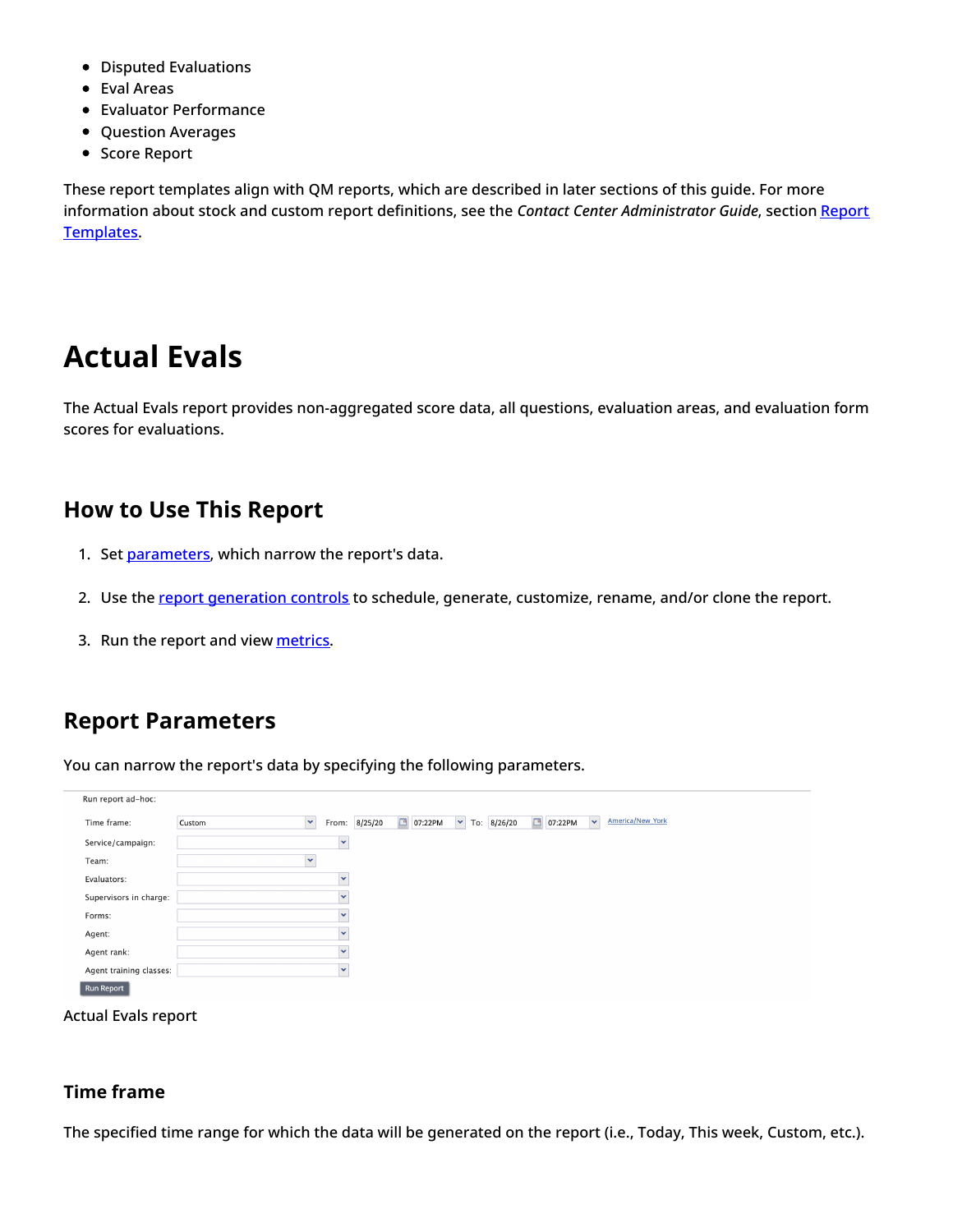# <span id="page-8-0"></span>**From/To**

If the Custom timeframe is selected, From/To is the custom date range. From is the evaluation start date and time, and To is the evaluation stop date and time.

# <span id="page-8-1"></span>**Timezone**

Clicking the link shown allows you to designate the timezone settings for the report's timeframe.

## <span id="page-8-2"></span>**Service/campaign**

Filters report data according to the selected service(s) and/or campaign(s). If no service or campaign is selected, the report will include data for all services and campaigns.

## <span id="page-8-3"></span>**Team**

Filters report data according to the selected team(s). If no team is selected, the report will include data for all teams.

# <span id="page-8-4"></span>**Evaluators**

Filters report data according to specific evaluator(s) who evaluated the evaluation. If no evaluator is selected, the report will include data for all evaluators.

# <span id="page-8-5"></span>**Supervisors in charge**

Filters report data according to specific [supervisor\(s\)](https://help.brightpattern.com/5.8:Contact-center-administrator-guide/UsersandTeams/Users#Supervisor_in_charge) in charge. If no supervisor is selected, the report will include data for all supervisors.

## <span id="page-8-6"></span>**Forms**

Filters report data according to specific evaluation form(s). If no evaluation form is selected, the report will include data for all evaluation forms.

# <span id="page-8-7"></span>**Agent**

Filters report data according to specific agent(s) who were evaluated. If no agent is selected, the report will include data for all agents.

## <span id="page-8-8"></span>**custom1**

Contents of custom [reporting](https://help.brightpattern.com/5.8:QM/Reports/?action=html-localimages-export#topic_contact-center-administrator-guide.2Fcustom.2Fcustomreportingfields) field 1 of the call detail [record](https://help.brightpattern.com/5.8:QM/Reports/?action=html-localimages-export#topic_reporting-database-specification.2Fcall_detail) for the given interaction.

#### <span id="page-8-9"></span>**custom2**

Contents of custom [reporting](https://help.brightpattern.com/5.8:QM/Reports/?action=html-localimages-export#topic_contact-center-administrator-guide.2Fcustom.2Fcustomreportingfields) field 2 of the call detail [record](https://help.brightpattern.com/5.8:QM/Reports/?action=html-localimages-export#topic_reporting-database-specification.2Fcall_detail) for the given interaction.

## <span id="page-8-10"></span>**custom3**

Contents of custom [reporting](https://help.brightpattern.com/5.8:QM/Reports/?action=html-localimages-export#topic_contact-center-administrator-guide.2Fcustom.2Fcustomreportingfields) field 3 of the call detail [record](https://help.brightpattern.com/5.8:QM/Reports/?action=html-localimages-export#topic_reporting-database-specification.2Fcall_detail) for the given interaction.

#### <span id="page-8-11"></span>**custom4**

Contents of custom [reporting](https://help.brightpattern.com/5.8:QM/Reports/?action=html-localimages-export#topic_contact-center-administrator-guide.2Fcustom.2Fcustomreportingfields) field 4 of the call detail [record](https://help.brightpattern.com/5.8:QM/Reports/?action=html-localimages-export#topic_reporting-database-specification.2Fcall_detail) for the given interaction.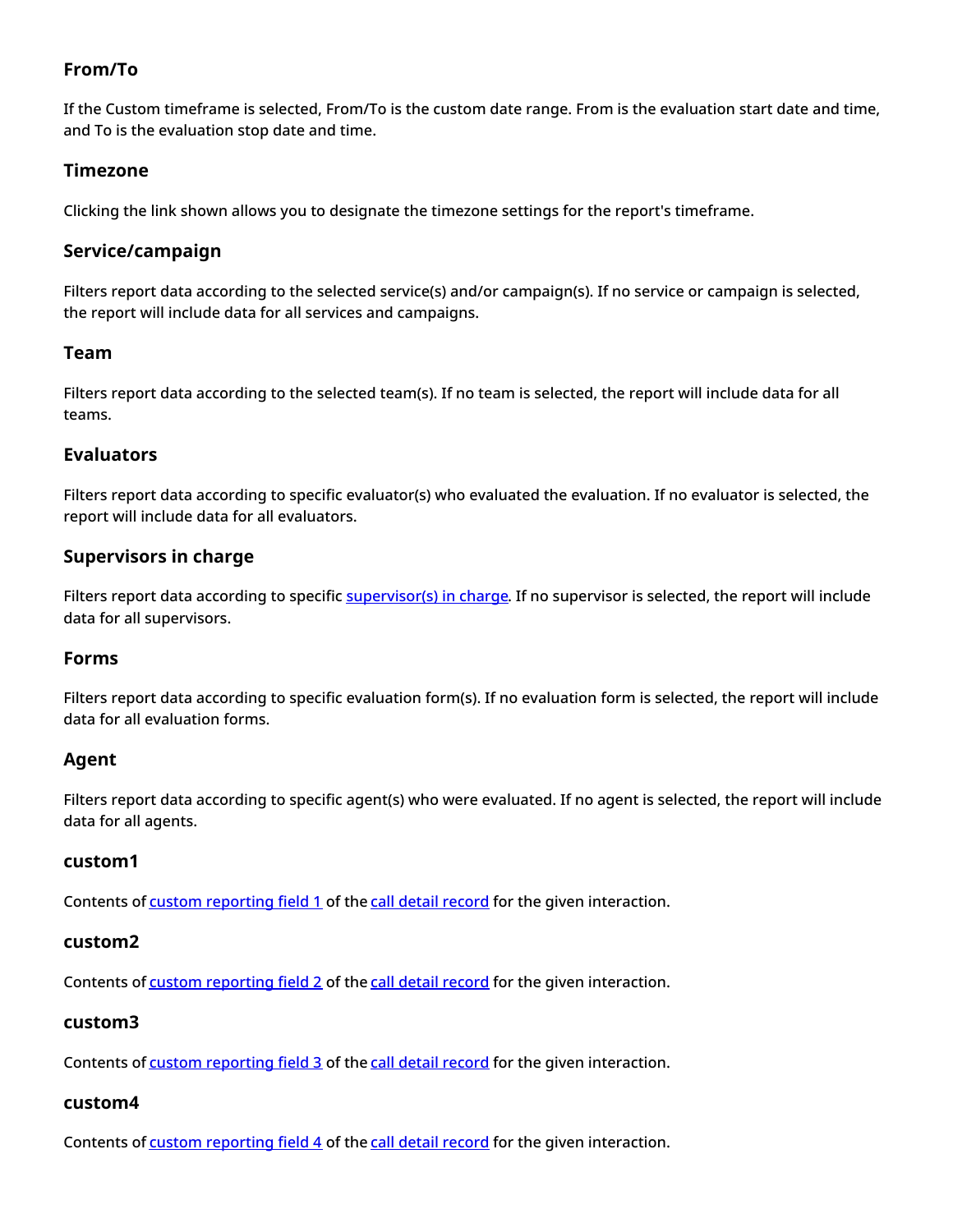# <span id="page-9-0"></span>**custom5**

Contents of custom [reporting](https://help.brightpattern.com/5.8:QM/Reports/?action=html-localimages-export#topic_contact-center-administrator-guide.2Fcustom.2Fcustomreportingfields) field 5 of the call detail [record](https://help.brightpattern.com/5.8:QM/Reports/?action=html-localimages-export#topic_reporting-database-specification.2Fcall_detail) for the given interaction.

# <span id="page-9-1"></span>**Agent rank**

Filters report data according to specific agent rank(s), as defined in configuration.

# <span id="page-9-2"></span>**Agent training classes**

Filters report data according to specific training [class\(es\)](https://help.brightpattern.com/5.8:Contact-center-administrator-guide/UsersandTeams/Users#Training_Class) that the agent has taken. Tabulating agent scores by this parameter shows the effectiveness of the training class. If no agent training class is selected, the report will include all agent training classes.

# <span id="page-9-3"></span>**Metric Descriptions**

The metrics of the Actual Evals report are organized into columns, which are described as follows:

## <span id="page-9-4"></span>**Form Score**

The total evaluation score (e.g., "90" out of 100).

#### <span id="page-9-5"></span>**Area**

The **[evaluation](https://help.brightpattern.com/5.8:QM/EvaluationForms/Areas#Evaluation_Areas) area** (e.g., "Professional behavior").

## <span id="page-9-6"></span>**Question**

The [evaluation](https://help.brightpattern.com/5.8:QM/Reports/?action=html-localimages-export#topic_qm.2Fevaluationforms.2Fquestions) question (e.g., "Agent immediately greets and introduces herself (himself)").

#### <span id="page-9-7"></span>**Score**

The total score for the given evaluation area.

#### <span id="page-9-8"></span>**Answer**

The evaluation answer (e.g., "No").

## <span id="page-9-9"></span>**Comment**

Text comments for the given evaluation.

## <span id="page-9-10"></span>**Score %**

The percent of the given evaluation area's score, which includes area and question weight.

## <span id="page-9-11"></span>**Failed**

Indicates whether the evaluation was failed or not. If the evaluation was failed, the displayed value is "Y". If the evaluation was not failed, no value will be displayed.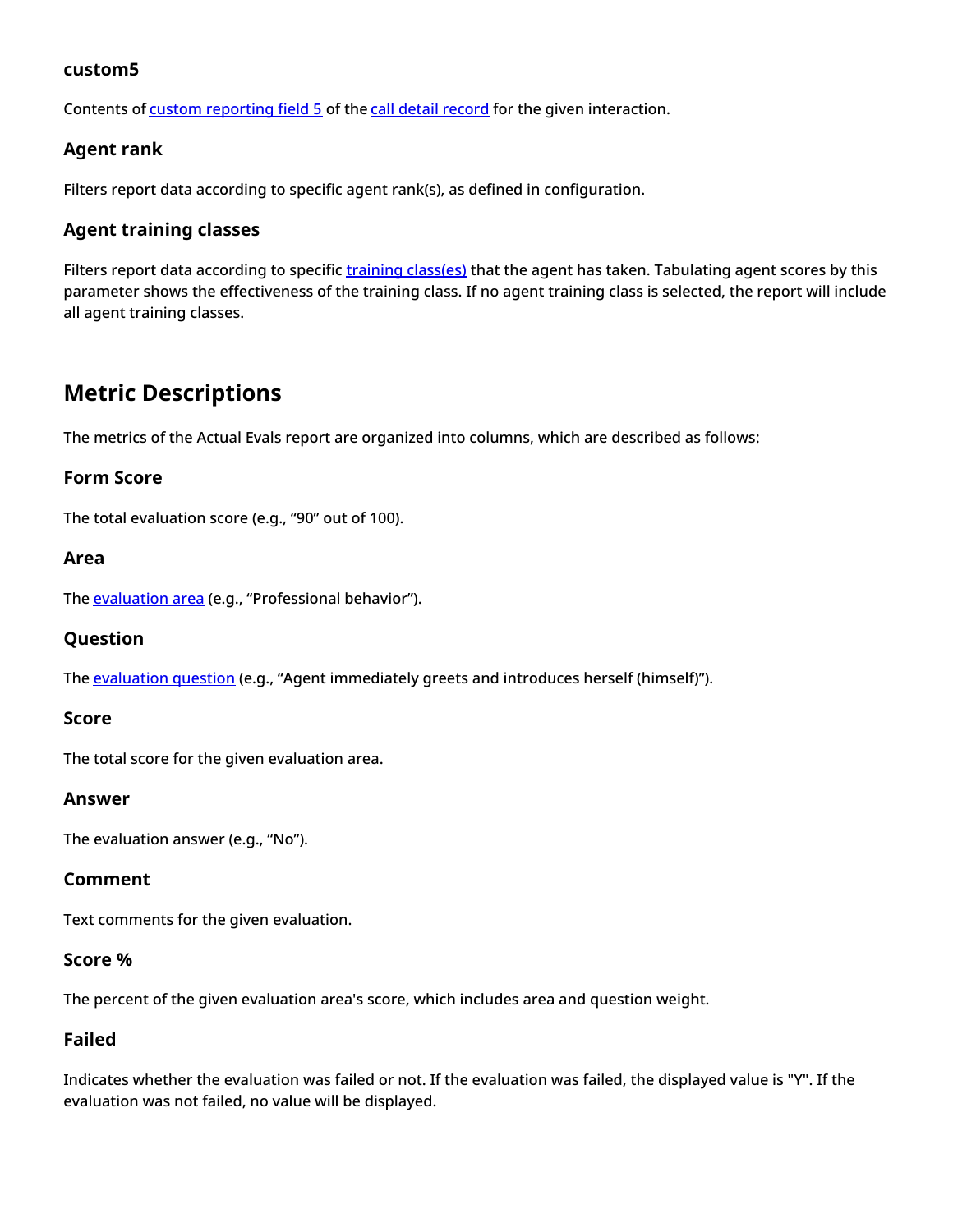# <span id="page-10-0"></span>**Actual Evals CSV**

The Actual Evals (CSV) report provides non-aggregated score data, all questions, evaluation areas, and evaluation form scores.

# <span id="page-10-1"></span>**How to Use This Report**

- 1. Set [parameters](https://help.brightpattern.com/5.8:QM/Reports/ActualEvalsCSV#Report_Parameters), which narrow the report's data.
- 2. Use the report [generation](https://help.brightpattern.com/5.8:QM/Reports/?action=html-localimages-export#topic_qm.2Freports.2Freportgenerationcontrols) controls to schedule, generate, customize, rename, and/or clone the report. Note that when you run a CSV report, a zipped CSV file will begin downloading.
- 3. Run the report and view [metrics](https://help.brightpattern.com/5.8:QM/Reports/ActualEvalsCSV#Metric_Descriptions).

# <span id="page-10-2"></span>**Report Parameters**

You can narrow the report's data by specifying the following parameters.

# <span id="page-10-3"></span>**Time frame**

The specified time range for which the data will be generated on the report (i.e., Today, This week, Custom, etc.).

# <span id="page-10-4"></span>**From/To**

If the Custom timeframe is selected, From/To is the custom date range. From is the evaluation start date and time, and To is the evaluation stop date and time.

## <span id="page-10-5"></span>**Timezone**

Clicking the link shown allows you to designate the timezone settings for the report's timeframe.

# <span id="page-10-6"></span>**Service/campaign**

Filters report data according to the selected service(s) and/or campaign(s). If no service or campaign is selected, the report will include data for all services and campaigns.

## <span id="page-10-7"></span>**Team**

Filters report data according to the selected team(s). If no team is selected, the report will include data for all teams.

## <span id="page-10-8"></span>**Evaluators**

Filters report data according to specific evaluator(s) who evaluated the evaluation. If no evaluator is selected, the report will include data for all evaluators.

## <span id="page-10-9"></span>**Supervisors**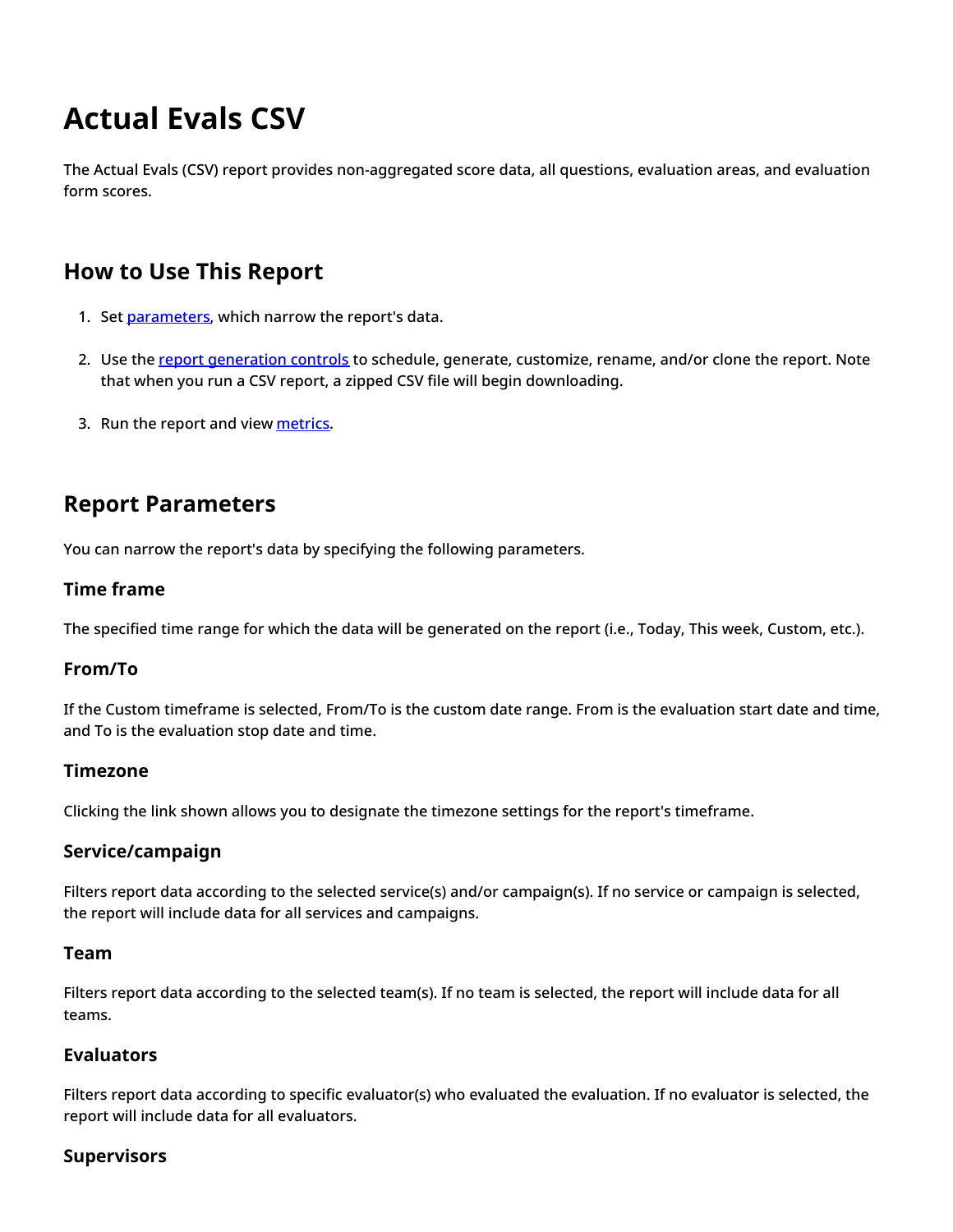Filters report data according to specific [supervisor\(s\)](https://help.brightpattern.com/5.8:Contact-center-administrator-guide/UsersandTeams/Users#Supervisor_in_charge) in charge. If no supervisor is selected, the report will include data for all supervisors.

# <span id="page-11-0"></span>**Forms**

Filters report data according to specific evaluation form(s). If no evaluation form is selected, the report will include data for all evaluation forms.

# <span id="page-11-1"></span>**Agent**

Filters report data according to specific agent(s) who were evaluated. If no agent is selected, the report will include data for all agents.

## <span id="page-11-2"></span>**custom1**

Contents of custom [reporting](https://help.brightpattern.com/5.8:QM/Reports/?action=html-localimages-export#topic_contact-center-administrator-guide.2Fcustom.2Fcustomreportingfields) field 1 of the call detail [record](https://help.brightpattern.com/5.8:QM/Reports/?action=html-localimages-export#topic_reporting-database-specification.2Fcall_detail) for the given interaction.

# <span id="page-11-3"></span>**custom2**

Contents of custom [reporting](https://help.brightpattern.com/5.8:QM/Reports/?action=html-localimages-export#topic_contact-center-administrator-guide.2Fcustom.2Fcustomreportingfields) field 2 of the call detail [record](https://help.brightpattern.com/5.8:QM/Reports/?action=html-localimages-export#topic_reporting-database-specification.2Fcall_detail) for the given interaction.

## <span id="page-11-4"></span>**custom3**

Contents of custom [reporting](https://help.brightpattern.com/5.8:QM/Reports/?action=html-localimages-export#topic_contact-center-administrator-guide.2Fcustom.2Fcustomreportingfields) field 3 of the call detail [record](https://help.brightpattern.com/5.8:QM/Reports/?action=html-localimages-export#topic_reporting-database-specification.2Fcall_detail) for the given interaction.

## <span id="page-11-5"></span>**custom4**

Contents of custom [reporting](https://help.brightpattern.com/5.8:QM/Reports/?action=html-localimages-export#topic_contact-center-administrator-guide.2Fcustom.2Fcustomreportingfields) field 4 of the call detail [record](https://help.brightpattern.com/5.8:QM/Reports/?action=html-localimages-export#topic_reporting-database-specification.2Fcall_detail) for the given interaction.

## <span id="page-11-6"></span>**custom5**

Contents of custom [reporting](https://help.brightpattern.com/5.8:QM/Reports/?action=html-localimages-export#topic_contact-center-administrator-guide.2Fcustom.2Fcustomreportingfields) field 5 of the call detail [record](https://help.brightpattern.com/5.8:QM/Reports/?action=html-localimages-export#topic_reporting-database-specification.2Fcall_detail) for the given interaction.

## <span id="page-11-7"></span>**Agent rank**

Filters report data according to specific agent rank(s), as defined in configuration.

# <span id="page-11-8"></span>**Agent training classes**

Filters report data according to specific training [class\(es\)](https://help.brightpattern.com/5.8:Contact-center-administrator-guide/UsersandTeams/Users#Training_Class) that the agent has taken. Tabulating agent scores by this parameter shows the effectiveness of the training class. If no agent training class is selected, the report will include all agent training classes.

# <span id="page-11-9"></span>**Metric Descriptions**

The metrics of the Actual Evals (CSV) report are organized into columns, which are described as follows:

# <span id="page-11-10"></span>**start\_time**

The evaluation start time (e.g., "10:51 AM").

# <span id="page-11-11"></span>**EVALUATION\_TIME**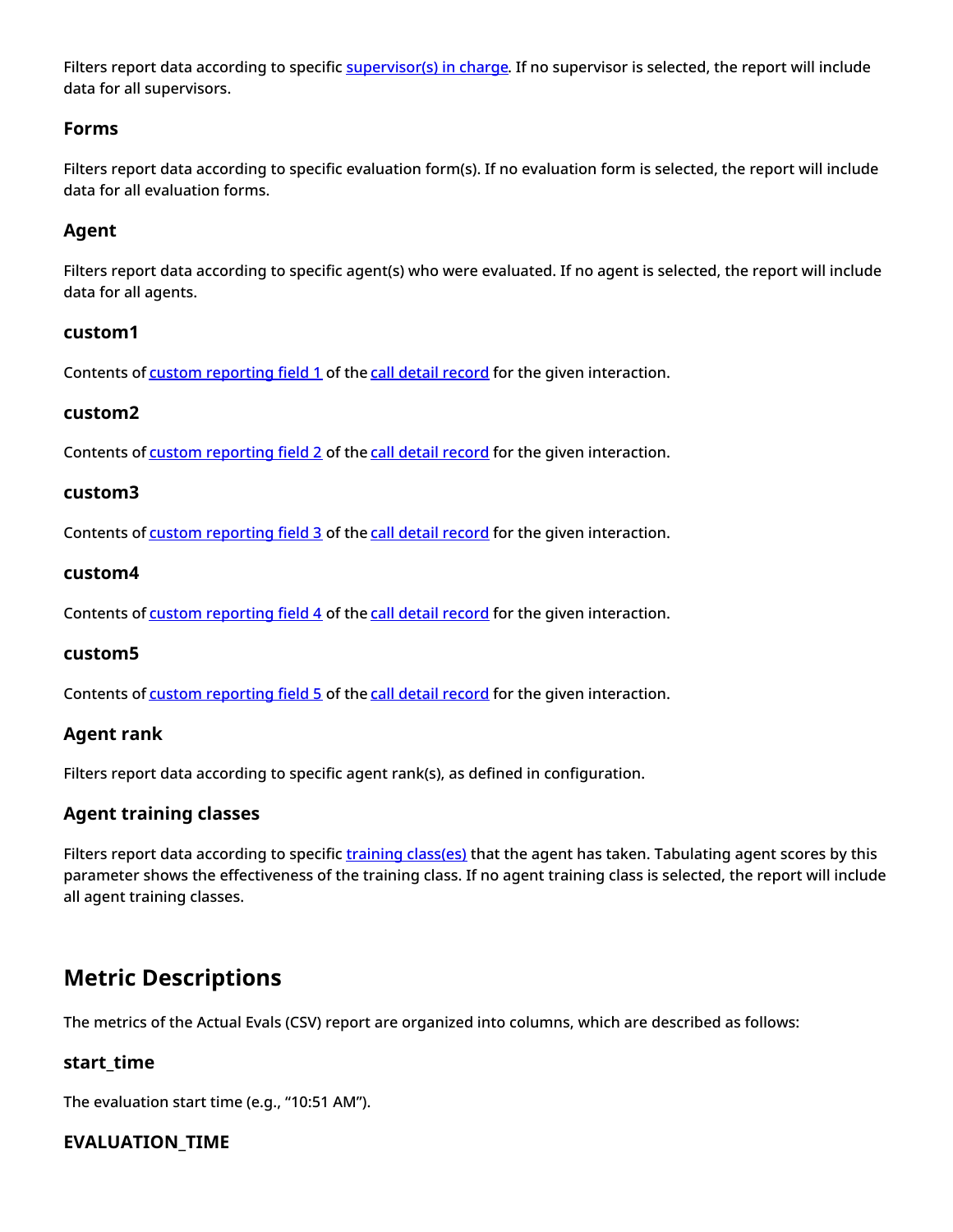The evaluation time.

# <span id="page-12-0"></span>**SERVICE\_NAME**

The service of the interaction that was evaluated (e.g., "Email service").

#### <span id="page-12-1"></span>**custom1**

Contents of custom [reporting](https://help.brightpattern.com/5.8:QM/Reports/?action=html-localimages-export#topic_contact-center-administrator-guide.2Fcustom.2Fcustomreportingfields) field 1 of the call detail [record](https://help.brightpattern.com/5.8:QM/Reports/?action=html-localimages-export#topic_reporting-database-specification.2Fcall_detail) for the given interaction.

#### <span id="page-12-2"></span>**custom2**

Contents of custom [reporting](https://help.brightpattern.com/5.8:QM/Reports/?action=html-localimages-export#topic_contact-center-administrator-guide.2Fcustom.2Fcustomreportingfields) field 2 of the call detail [record](https://help.brightpattern.com/5.8:QM/Reports/?action=html-localimages-export#topic_reporting-database-specification.2Fcall_detail) for the given interaction.

#### <span id="page-12-3"></span>**custom3**

Contents of custom [reporting](https://help.brightpattern.com/5.8:QM/Reports/?action=html-localimages-export#topic_contact-center-administrator-guide.2Fcustom.2Fcustomreportingfields) field 3 of the call detail [record](https://help.brightpattern.com/5.8:QM/Reports/?action=html-localimages-export#topic_reporting-database-specification.2Fcall_detail) for the given interaction.

#### <span id="page-12-4"></span>**custom4**

Contents of custom [reporting](https://help.brightpattern.com/5.8:QM/Reports/?action=html-localimages-export#topic_contact-center-administrator-guide.2Fcustom.2Fcustomreportingfields) field 4 of the call detail [record](https://help.brightpattern.com/5.8:QM/Reports/?action=html-localimages-export#topic_reporting-database-specification.2Fcall_detail) for the given interaction.

#### <span id="page-12-5"></span>**custom5**

Contents of custom [reporting](https://help.brightpattern.com/5.8:QM/Reports/?action=html-localimages-export#topic_contact-center-administrator-guide.2Fcustom.2Fcustomreportingfields) field 5 of the call detail [record](https://help.brightpattern.com/5.8:QM/Reports/?action=html-localimages-export#topic_reporting-database-specification.2Fcall_detail) for the given interaction.

## <span id="page-12-6"></span>**LOGIN\_ID**

The login ID (i.e., username) of the evaluator (e.g., "jeffery.lozada").

## <span id="page-12-7"></span>**TEAM\_NAME**

The name of the team to which the agent being evaluated has been assigned (e.g., "Pro Service Reps").

## <span id="page-12-8"></span>**CONFIRMED\_BY**

The user who confirmed the evaluation.

#### <span id="page-12-9"></span>**FORM\_NAME**

The name of the evaluation form (e.g., "Default QM Chat Form").

## <span id="page-12-10"></span>**AGENT\_ID**

The username of the agent being evaluated (e.g., "christy.borden").

## <span id="page-12-11"></span>**AREA\_NAME**

The name of the evaluation area for the given evaluation (e.g., "Offer").

# <span id="page-12-12"></span>**QUESTION\_NAME**

The name of the evaluation question.

## <span id="page-12-13"></span>**SCORE**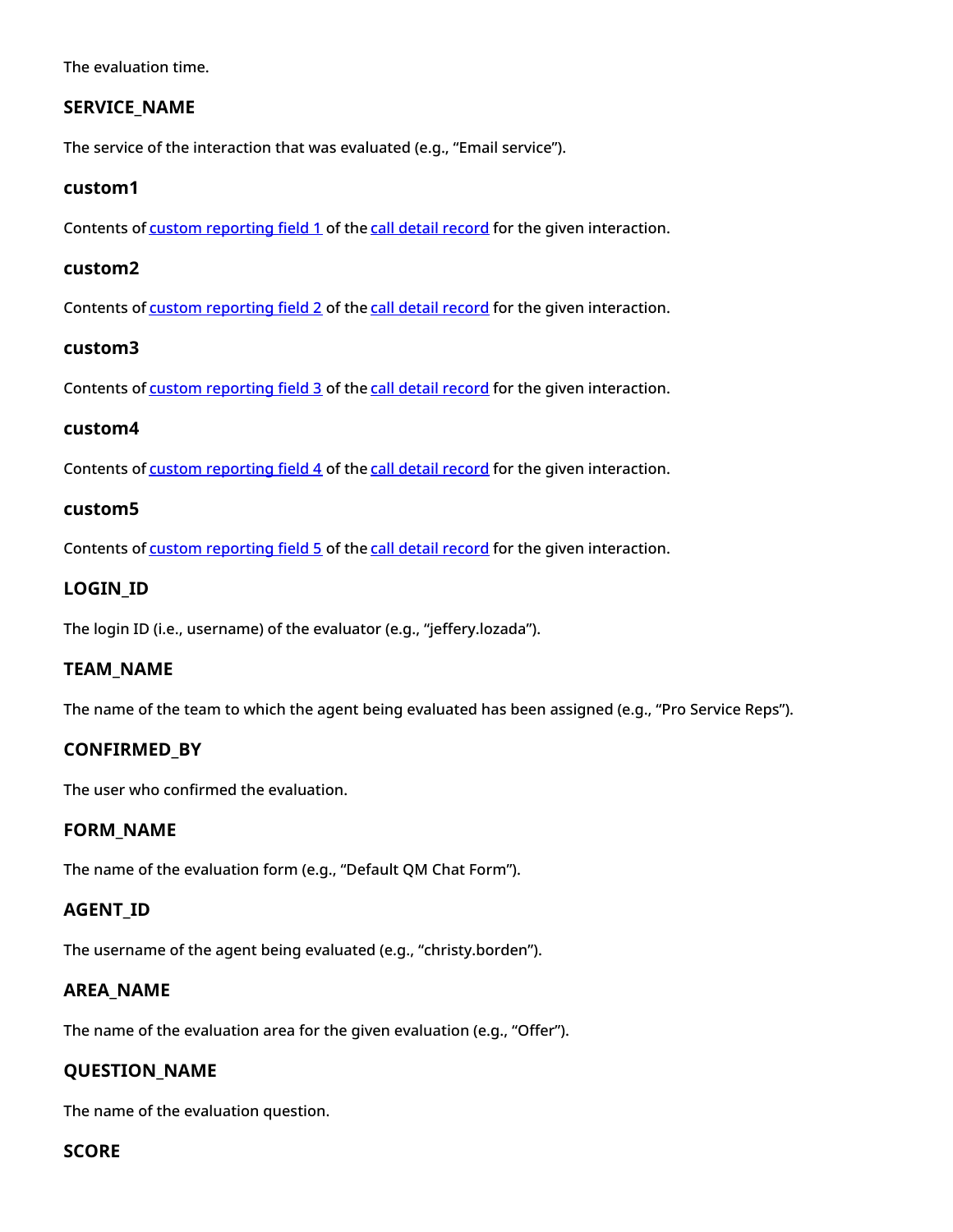The evaluation score (e.g., "85" out of 100).

#### <span id="page-13-0"></span>**COMMENT**

Text comments written by the evaluator for the agent being evaluated.

# <span id="page-13-1"></span>**All Question Comments**

The All Question Comments report provides all evaluation questions and comments associated with particular evaluations.

# <span id="page-13-2"></span>**How to Use This Report**

- 1. Set [parameters](https://help.brightpattern.com/5.8:QM/Reports/AllQuestionComments#Report_Parameters), which narrow the report's data.
- 2. Use the report [generation](https://help.brightpattern.com/5.8:QM/Reports/?action=html-localimages-export#topic_qm.2Freports.2Freportgenerationcontrols) controls to schedule, generate, customize, rename, and/or clone the report.
- 3. Run the report and view [metrics](https://help.brightpattern.com/5.8:QM/Reports/AllQuestionComments#Metric_Descriptions).

# <span id="page-13-3"></span>**Report Parameters**

You can narrow the report's data by specifying the following parameters.

|                    | <b>All Question Comments</b>                  |              |              |         |                                   |                   | Clone<br>Customize<br>Rename       |
|--------------------|-----------------------------------------------|--------------|--------------|---------|-----------------------------------|-------------------|------------------------------------|
| Run report ad-hoc: | Schedule this report for distribution         |              |              |         |                                   |                   |                                    |
| Time frame: Custom |                                               | $\checkmark$ | From: 5/1/19 | 12:03PM | $\blacktriangleright$ To: 5/22/19 | $\Box$<br>12:03PM | America/Los Angeles<br>$\ddotmark$ |
| Forms:             | Chat QM Form R2, Default Chat QM Form, Defa v |              |              |         |                                   |                   |                                    |
| <b>Run Report</b>  |                                               |              |              |         |                                   |                   |                                    |

All Question Comments report

#### <span id="page-13-4"></span>**Time frame**

The specified time range for which the data will be generated on the report (i.e., Today, This week, Custom, etc.).

#### <span id="page-13-5"></span>**From/To**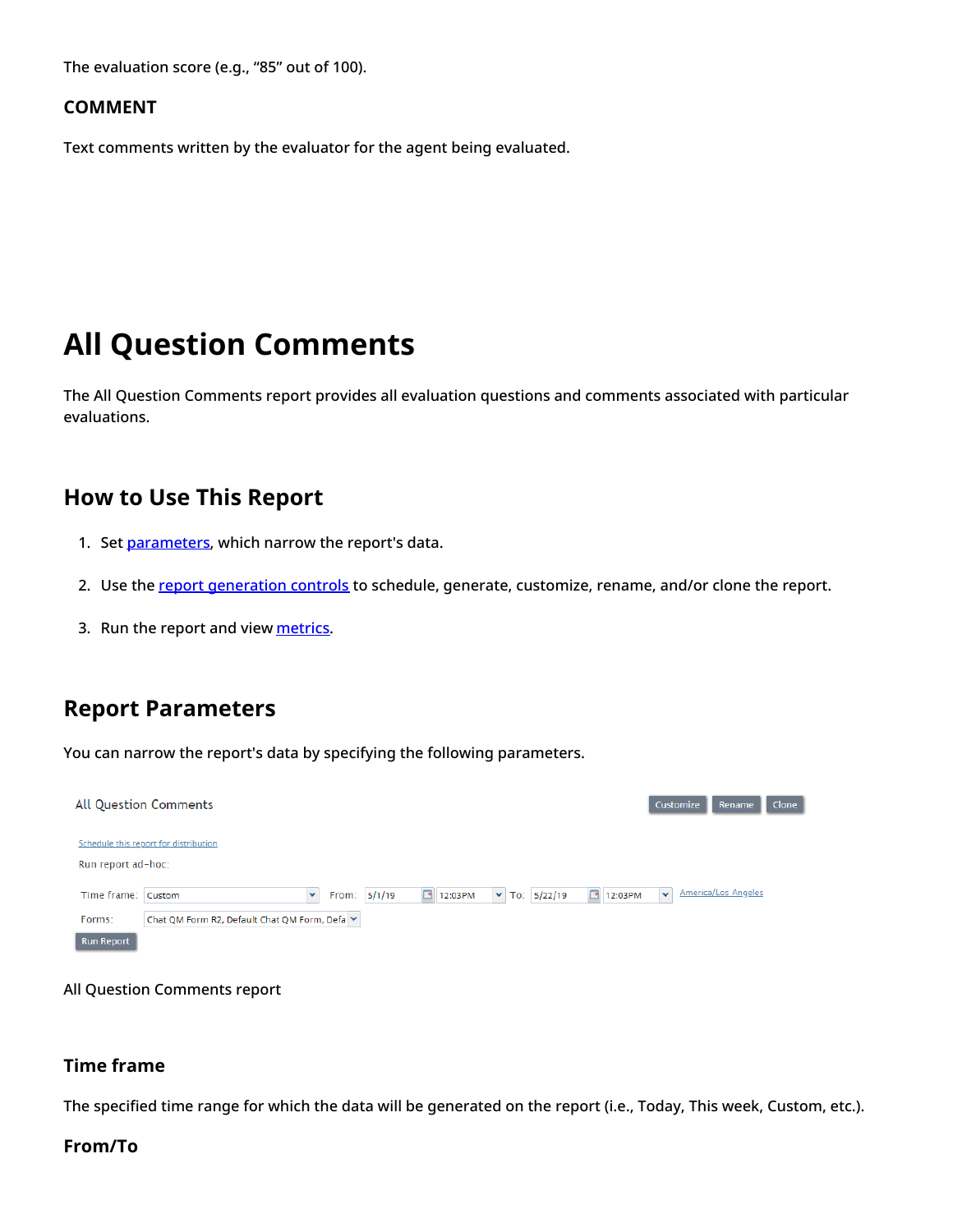If the Custom timeframe is selected, From/To is the custom date range. From is the evaluation start date and time, and To is the evaluation stop date and time.

## <span id="page-14-0"></span>**Timezone**

Clicking the link shown allows you to designate the timezone settings for the report's timeframe.

## <span id="page-14-1"></span>**Forms**

Filters report data according to specific evaluation form(s). If no evaluation form is selected, the report will include data for all evaluation forms.

# <span id="page-14-2"></span>**Metric Descriptions**

The metrics of the All Question Comments report are organized into columns, which are described as follows.



All Question Comments results

## <span id="page-14-3"></span>**Date**

The date that the evaluation question or comment was added (e.g., "01/01/19").

## <span id="page-14-4"></span>**Time**

The time that the evaluation question or comment was added (e.g., "10:15 AM").

## <span id="page-14-5"></span>**Evaluator**

The first name and last name of the user who evaluated the agent (e.g., "Gina Vasquez").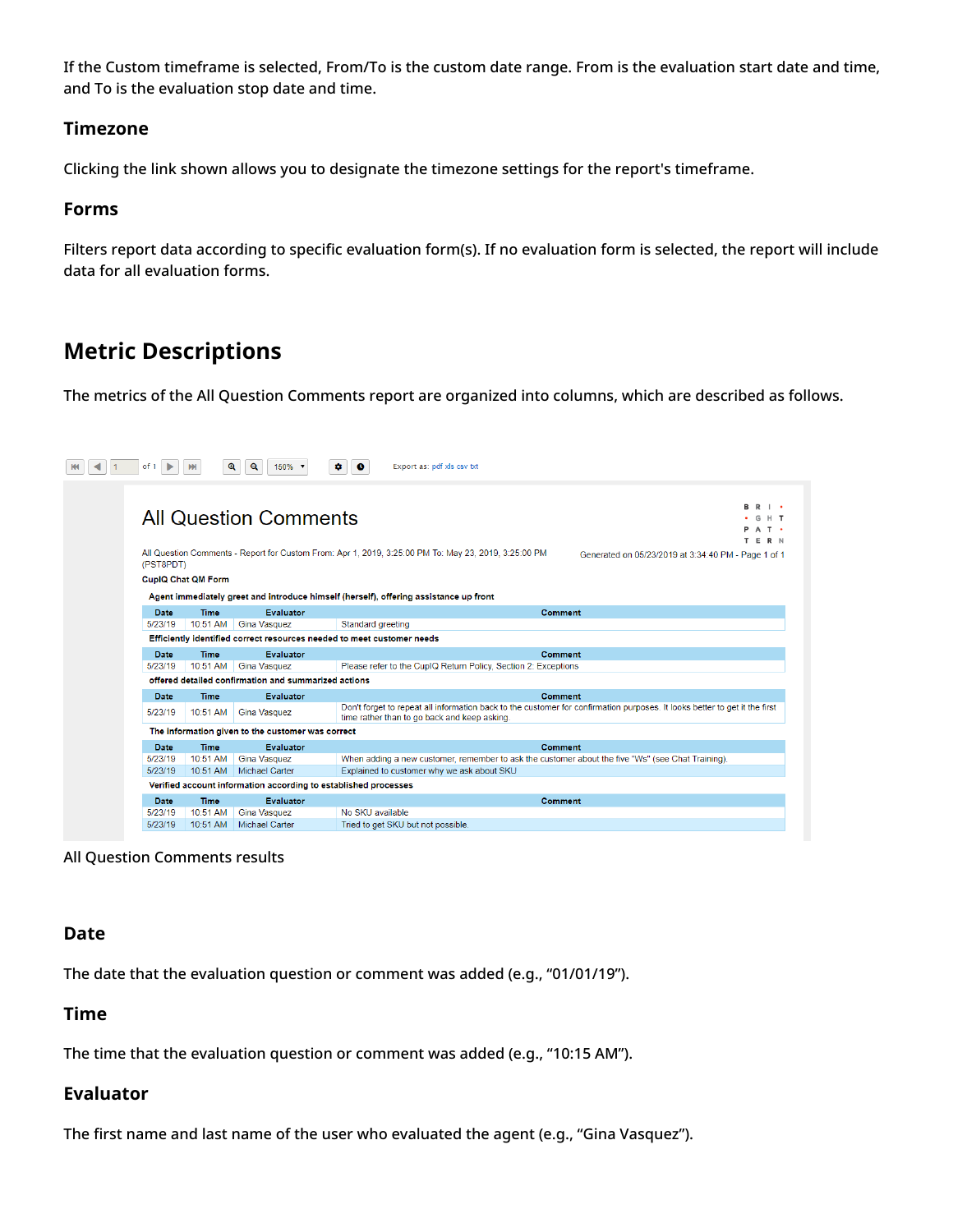# <span id="page-15-0"></span>**Comment**

Text comments written by the evaluator regarding the interaction and the agent being evaluated (e.g., "Did not state updated policy--need to refresh training on 2019 policies.")

# <span id="page-15-1"></span>**Answer Frequency**

The Answer Frequency report provides evaluation questions, answers for the evaluation questions, and the number of times that the answer was entered for the given question.

# <span id="page-15-2"></span>**How to Use This Report**

- 1. Set [parameters](https://help.brightpattern.com/5.8:QM/Reports/AnswerFrequency#Report_Parameters), which narrow the report's data.
- 2. Use the report [generation](https://help.brightpattern.com/5.8:QM/Reports/?action=html-localimages-export#topic_qm.2Freports.2Freportgenerationcontrols) controls to schedule, generate, customize, rename, and/or clone the report.
- 3. Run the report and view [metrics](https://help.brightpattern.com/index.php?title=5.4:QM/Reports/AnswerFrequency&action=edit&redlink=1).

# <span id="page-15-3"></span>**Report Parameters**

You can narrow the report's data by specifying the following parameters.

| Answer Frequency                                            | Customize<br><b>Clone</b><br>Rename                                                                                                 |
|-------------------------------------------------------------|-------------------------------------------------------------------------------------------------------------------------------------|
| Schedule this report for distribution<br>Run report ad-hoc: |                                                                                                                                     |
| Time frame:                                                 | America/Los Angeles<br>$\mathbf{v}$<br>$\triangleright$ To: 5/22/19<br>12:03PM<br>12:03PM<br>$\mathbf{v}$<br>From: 5/1/19<br>Custom |
| Service/campaign:                                           | BP Chat Service and 6 more<br>v                                                                                                     |
| Forms:                                                      | Chat QM Form R2, Default Chat QM Form, Defa Y                                                                                       |
| Questions:                                                  | $\checkmark$                                                                                                                        |
| Answer options:                                             | $\checkmark$                                                                                                                        |
| <b>Run Report</b>                                           |                                                                                                                                     |



#### <span id="page-15-4"></span>**Time frame**

The specified time range for which the data will be generated on the report (i.e., Today, This week, Custom, etc.).

#### <span id="page-15-5"></span>**From/To**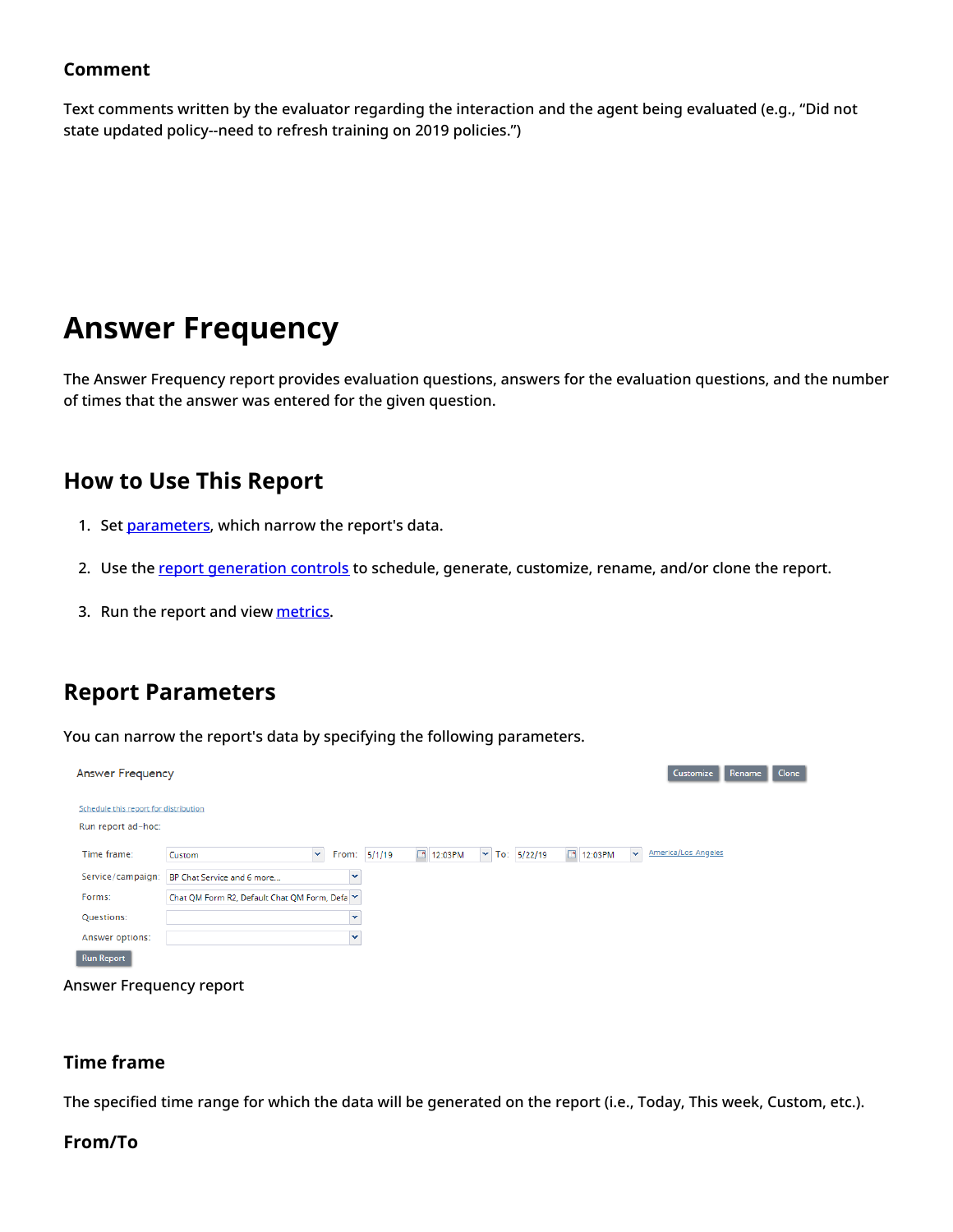If the Custom timeframe is selected, From/To is the custom date range. From is the evaluation start date and time, and To is the evaluation stop date and time.

#### <span id="page-16-0"></span>**Timezone**

Clicking the link shown allows you to designate the timezone settings for the report's timeframe.

## <span id="page-16-1"></span>**Service/campaign**

Filters report data according to the selected service(s) and/or campaign(s). If no service or campaign is selected, the report will include data for all services and campaigns.

#### <span id="page-16-2"></span>**Forms**

Filters report data according to specific evaluation form(s). If no evaluation form is selected, the report will include data for all evaluation forms.

## <span id="page-16-3"></span>**Questions**

Filters report data according to specific questions on evaluation forms. If no question is selected, the report will include data for all questions.

## <span id="page-16-4"></span>**Answer options**

Filters report data according to specific answer options on evaluation forms. If no answer option is selected, the report will include data for all answer options.

# <span id="page-16-5"></span>**Metric Descriptions**

| <b>Answer Frequency</b>                                                                                      |               | <b>B</b> R I .<br>AT.<br>TERN                       |
|--------------------------------------------------------------------------------------------------------------|---------------|-----------------------------------------------------|
| Answer Frequency - Report for Custom From: Apr 1, 2019, 3:25:00 PM To: May 23, 2019, 3:25:00 PM<br>(PST8PDT) |               | Generated on 05/23/2019 at 3:41:54 PM - Page 1 of 2 |
| <b>CupIQ Chat</b>                                                                                            |               |                                                     |
| <b>CupIQ Chat QM Form</b>                                                                                    |               |                                                     |
| Question                                                                                                     | <b>Answer</b> | <b>Answer Count</b>                                 |
| Agent immediately greet and introduce himself (herself), offering assistance up front                        | Yes           | 3                                                   |
| Agent stated greeting clearly, in an upbeat and professional tone                                            | Yes           | 3                                                   |
| asked appropriate questions to clarify customer's situation or if/when customer if vaque or unsure           | Yes           | 3                                                   |
| Avoided jargon                                                                                               | <b>Yes</b>    | 3                                                   |
| Efficiently identified correct resources needed to meet customer needs                                       | <b>No</b>     | 3                                                   |
| expressed empathy, concern when appropriate                                                                  | N/A           | 3                                                   |
| followed and stated the policies when necessary                                                              | Yes           | 3                                                   |
| <b>Horizontal Radio Buttons</b>                                                                              | None          | 3                                                   |
| If unable to fulfill customer's request, offered other options or alternatives                               | Yes           | 3                                                   |
| Listened actively: did not ask customer to repeat information                                                | Yes           | 3                                                   |
| offered detailed confirmation and summarized actions                                                         | <b>No</b>     | 3                                                   |
| The information given to the customer was correct                                                            | Yes           | 3                                                   |
| Used appropriate, easy to understand grammar                                                                 | Yes           | 3                                                   |
| Used correct closing statement                                                                               | Yes           | 3                                                   |
| used correct hold procedures                                                                                 | N/A           | 3                                                   |
| Used correct spelling, capitalization and punctuation                                                        | Yes           | 3                                                   |
| used correct transfer procedures                                                                             | N/A           | 3                                                   |
| Used resources properly                                                                                      | N/A           | 3                                                   |
| Verified account information according to established processes                                              | Yes           | 3                                                   |

Answer Frequency results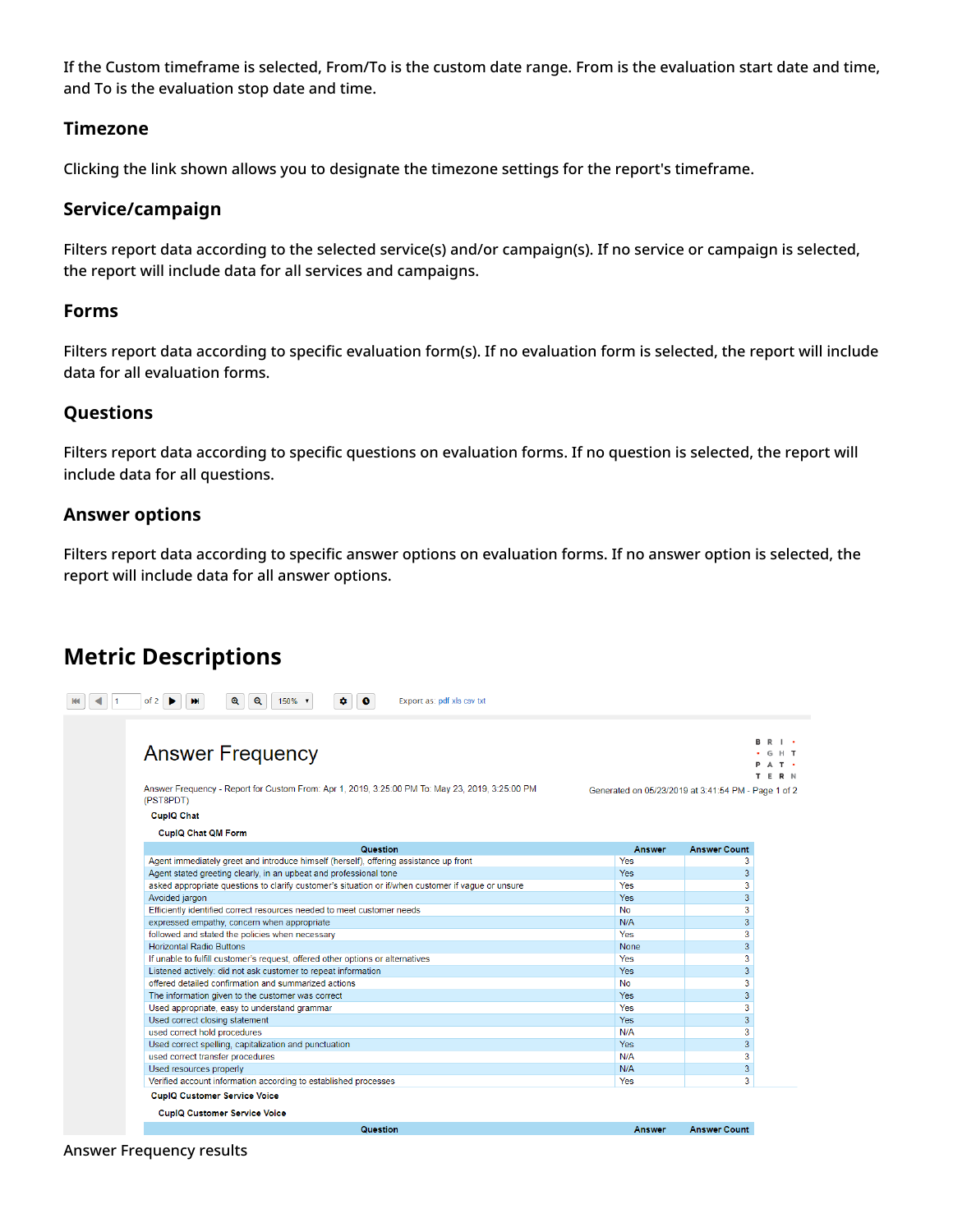The metrics of the Actual Evals report are organized into columns, which are described as follows:

#### <span id="page-17-0"></span>**Question**

The evaluation question (e.g., "Agent avoided using slang or jargon").

#### <span id="page-17-1"></span>**Answer**

The chosen option/answer (e.g., "Yes").

#### <span id="page-17-2"></span>**Answer Count**

The number of times the answer was selected (e.g., "21").

# <span id="page-17-3"></span>**Calibrations**

The Calibrations report provides calibration instances, including evaluation forms, date and time of interaction, agent, service, duration, evaluator, question list with score, sum, average, and difference check.

# <span id="page-17-4"></span>**How to Use This Report**

- 1. Set [parameters](https://help.brightpattern.com/5.8:QM/Reports/Calibrations#Report_Parameters), which narrow the report's data.
- 2. Use the report [generation](https://help.brightpattern.com/5.8:QM/Reports/?action=html-localimages-export#topic_qm.2Freports.2Freportgenerationcontrols) controls to schedule, generate, customize, rename, and/or clone the report.
- 3. Run the report and view [metrics](https://help.brightpattern.com/5.8:QM/Reports/Calibrations#Metric_Descriptions).

# <span id="page-17-5"></span>**Report Parameters**

You can narrow the report's data by specifying the following parameters.

| Schedule this report for distribution<br>Run report ad-hoc:               |                                                                         |
|---------------------------------------------------------------------------|-------------------------------------------------------------------------|
| 12:03PM 	v To: 5/22/19<br>$\mathsf{v}$ From: 5/1/19<br>Time frame: Custom | $\vert \mathbf{v} \vert$<br>America/Los Angeles<br><sup>3</sup> 12:03PM |

#### Calibrations report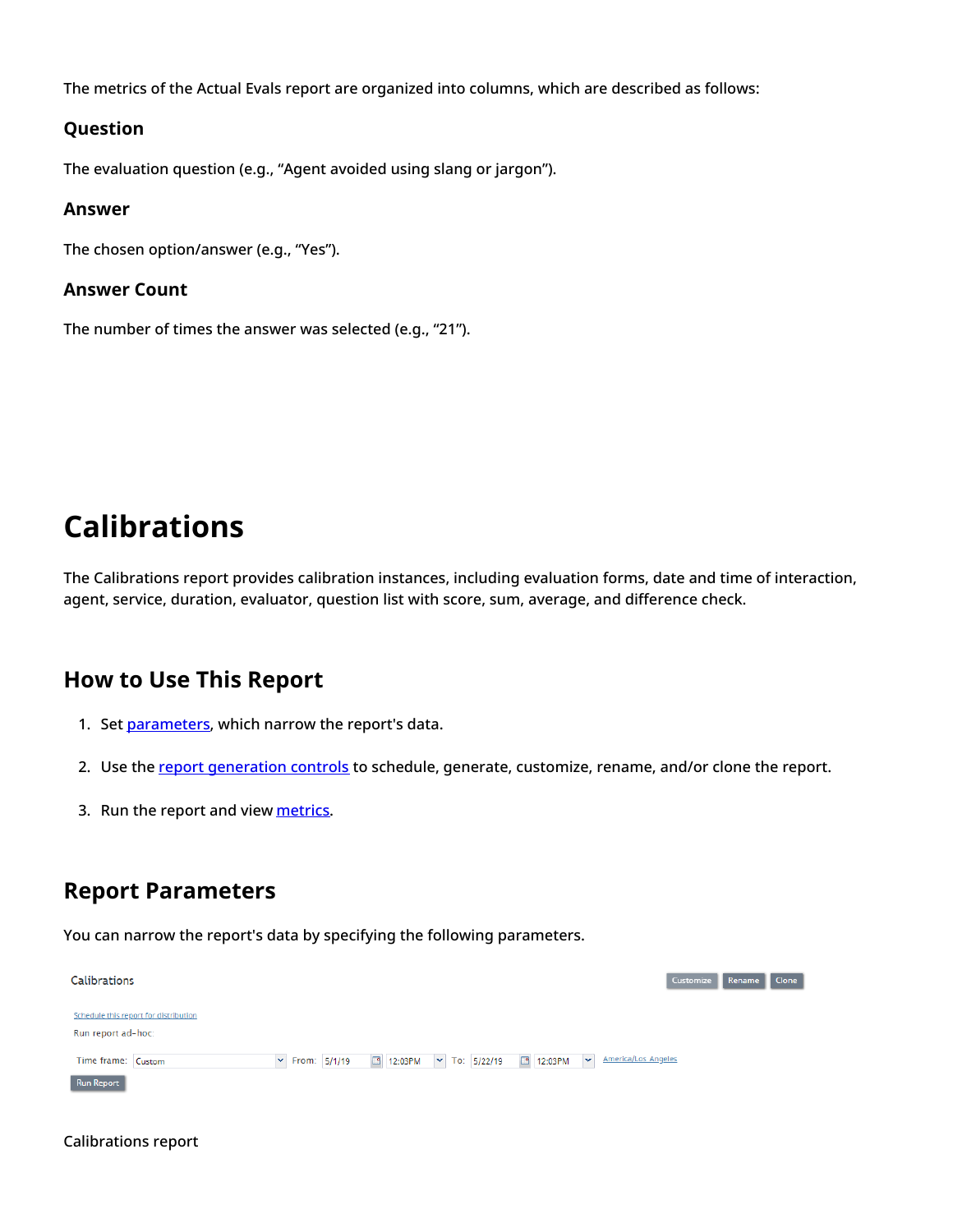# <span id="page-18-0"></span>**Time frame**

The specified time range for which the data will be generated on the report (i.e., Today, This week, Custom, etc.).

# <span id="page-18-1"></span>**From/To**

If the Custom timeframe is selected, From/To is the custom date range. From is the evaluation start date and time, and To is the evaluation stop date and time.

# <span id="page-18-2"></span>**Timezone**

Clicking the link shown allows you to designate the timezone settings for the report's timeframe.

# <span id="page-18-3"></span>**Metric Descriptions**

| of 3 | $\mathbf{a}$<br>$\mathbf{Q}$<br><b>MI</b><br>150% +                                                                   | $\bullet$<br>٠      | Export as: pdf xls csv txt |                              |                                                                                                                                                   |
|------|-----------------------------------------------------------------------------------------------------------------------|---------------------|----------------------------|------------------------------|---------------------------------------------------------------------------------------------------------------------------------------------------|
|      | Calibrations<br>Calibrations - Report for Custom From: Apr 1, 2019, 3:25:00 PM To: May 23, 2019, 3:25:00 PM (PST8PDT) |                     |                            |                              | <b>B</b> R I .<br>G H T<br>PAT .<br>T E R N<br>Generated on 05/23/2019 at 3:50:18 PM - Page 1 of 3                                                |
|      |                                                                                                                       |                     |                            |                              | Form: CupIQ Customer Service Voice, Date: 04/15/19 01:44:28 PM, Agent: Michael Carter, Service: CupIQ Customer Service Voice, Duration (sec): 149 |
|      | <b>Question</b>                                                                                                       | <b>Gina Vasquez</b> | Average                    | <b>Standard</b><br>deviation |                                                                                                                                                   |
|      | Agent immediately greet and<br>introduce himself (herself).<br>offering assistance up front                           | 100                 | 100                        | $\overline{0}$               |                                                                                                                                                   |
|      | Agent stated greeting<br>clearly, in an upbeat and<br>professional tone                                               | 100                 | 100                        | $\mathbf 0$                  |                                                                                                                                                   |
|      | <b>Efficiently identified correct</b><br>resources needed to meet<br>customer needs                                   | 100                 | 100                        | $\mathbf 0$                  |                                                                                                                                                   |
|      | <b>Horizontal Radio Buttons</b>                                                                                       | $\mathbf{0}$        | $\mathbf{0}$               | $\mathbf 0$                  |                                                                                                                                                   |
|      | If unable to fulfill customer's<br>request, offered other<br>options or alternatives                                  | 100                 | 100                        | $\mathbf 0$                  |                                                                                                                                                   |
|      | Listened actively: did not ask<br>customer to repeat<br>information                                                   | 100                 | 100                        | $\mathbf 0$                  |                                                                                                                                                   |
|      | The information given to the<br>customer was correct                                                                  | 100                 | 100                        | $\mathbf 0$                  |                                                                                                                                                   |
|      | Used correct closing<br>statement                                                                                     | 100                 | 100                        | $\mathbf 0$                  |                                                                                                                                                   |
|      | Used resources properly                                                                                               | 100                 | 100                        | $\bf{0}$                     |                                                                                                                                                   |
|      | Verified account information<br>according to established<br>processes                                                 | 100                 | 100                        | $\overline{0}$               |                                                                                                                                                   |
|      | asked appropriate questions<br>to clarify customer's situation<br>or if/when customer if vaque<br>or unsure           | 100                 | 100                        | $\mathbf 0$                  |                                                                                                                                                   |

#### Calibrations results

The metrics of the Calibrations report are organized into columns, which are described as follows:

# <span id="page-18-4"></span>**Question**

The evaluation form question (e.g., "Used correct closing statement").

# <span id="page-18-5"></span>**Agent Name**

The first name and last name of the agent being evaluated (e.g., "Gina Vasquez").

## <span id="page-18-6"></span>**Average**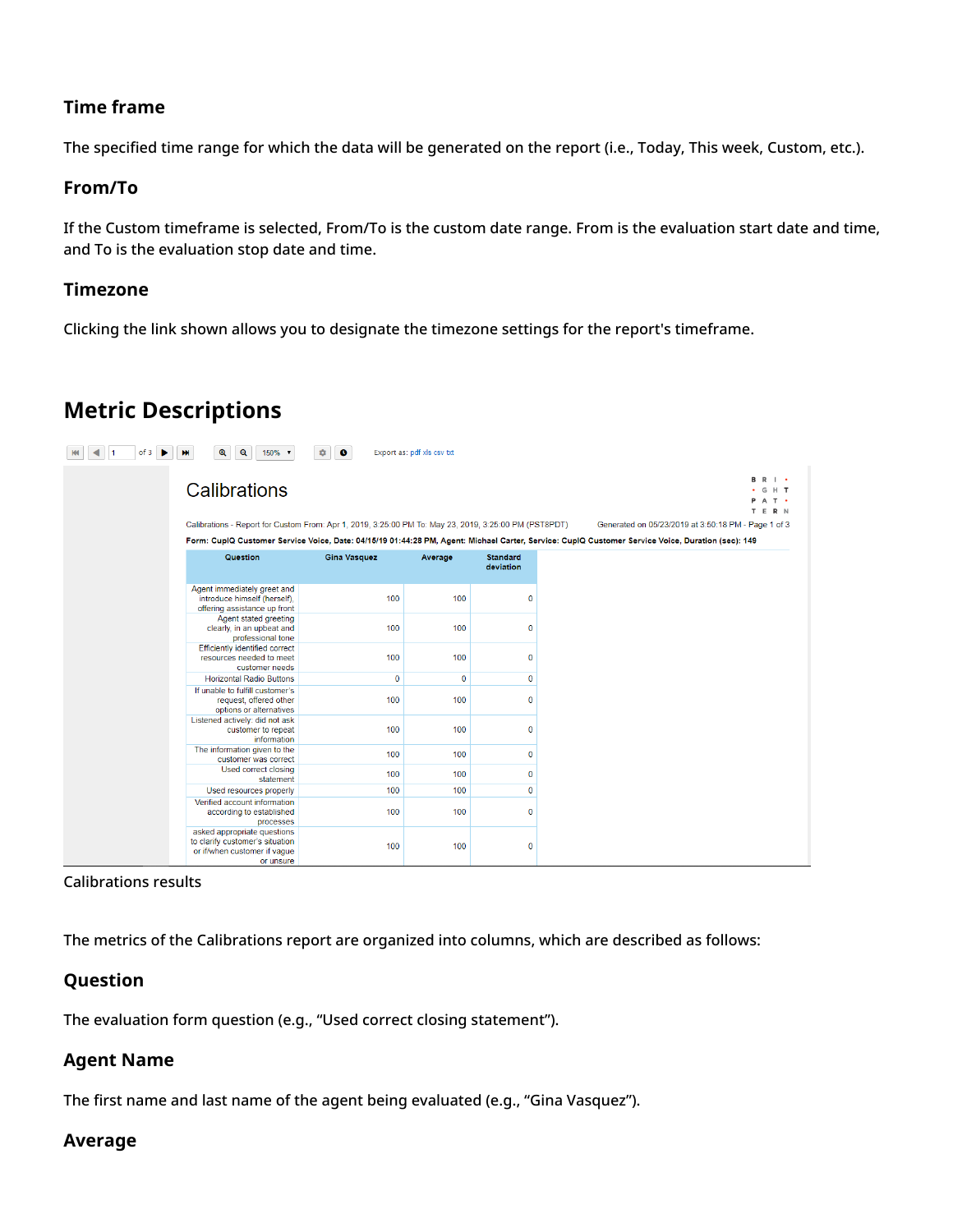The Average Question Score (e.g., "100").

# <span id="page-19-0"></span>**Standard deviation**

The standard deviation.

# <span id="page-19-1"></span>**Disputed Evaluations**

The Disputed Evaluations report provides metrics for all disputed evaluations.

# <span id="page-19-2"></span>**How to Use This Report**

- 1. Set [parameters](https://help.brightpattern.com/5.8:QM/Reports/DisputedEvaluations#Report_Parameters), which narrow the report's data.
- 2. Use the report [generation](https://help.brightpattern.com/5.8:QM/Reports/?action=html-localimages-export#topic_qm.2Freports.2Freportgenerationcontrols) controls to schedule, generate, customize, rename, and/or clone the report.
- 3. Run the report and view [metrics](https://help.brightpattern.com/5.8:QM/Reports/DisputedEvaluations#Metric_Descriptions).

# <span id="page-19-3"></span>**Report Parameters**

You can narrow the report's data by specifying the following parameters.

| <b>Disputed Evaluations</b>                                 |                       |                   |                     |                                     |                      | Customize<br>Rename                             | Clone |
|-------------------------------------------------------------|-----------------------|-------------------|---------------------|-------------------------------------|----------------------|-------------------------------------------------|-------|
| Schedule this report for distribution<br>Run report ad-hoc: |                       |                   |                     |                                     |                      |                                                 |       |
| Time frame:                                                 | Custom                | Y<br>From: 5/1/19 | $\boxed{2}$ 12:03PM | $\blacktriangledown$<br>To: 5/22/19 | <sup>3</sup> 12:03PM | $\vert \mathbf{v} \vert$<br>America/Los Angeles |       |
| Evaluators:                                                 | Maria Solov           | $\checkmark$      |                     |                                     |                      |                                                 |       |
| Supervisors:                                                | <b>Christy Borden</b> | $\checkmark$      |                     |                                     |                      |                                                 |       |
| Agent:                                                      | Jeffery Lozada        | $\checkmark$      |                     |                                     |                      |                                                 |       |
| My subteam only:                                            |                       |                   |                     |                                     |                      |                                                 |       |
| <b>Run Report</b>                                           |                       |                   |                     |                                     |                      |                                                 |       |
|                                                             |                       |                   |                     |                                     |                      |                                                 |       |

Disputed Evaluations report

# <span id="page-19-4"></span>**Time frame**

The specified time range for which the data will be generated on the report (i.e., Today, This week, Custom, etc.).

## <span id="page-19-5"></span>**From/To**

If the Custom timeframe is selected, From/To is the custom date range. From is the evaluation start date and time, and To is the evaluation stop date and time.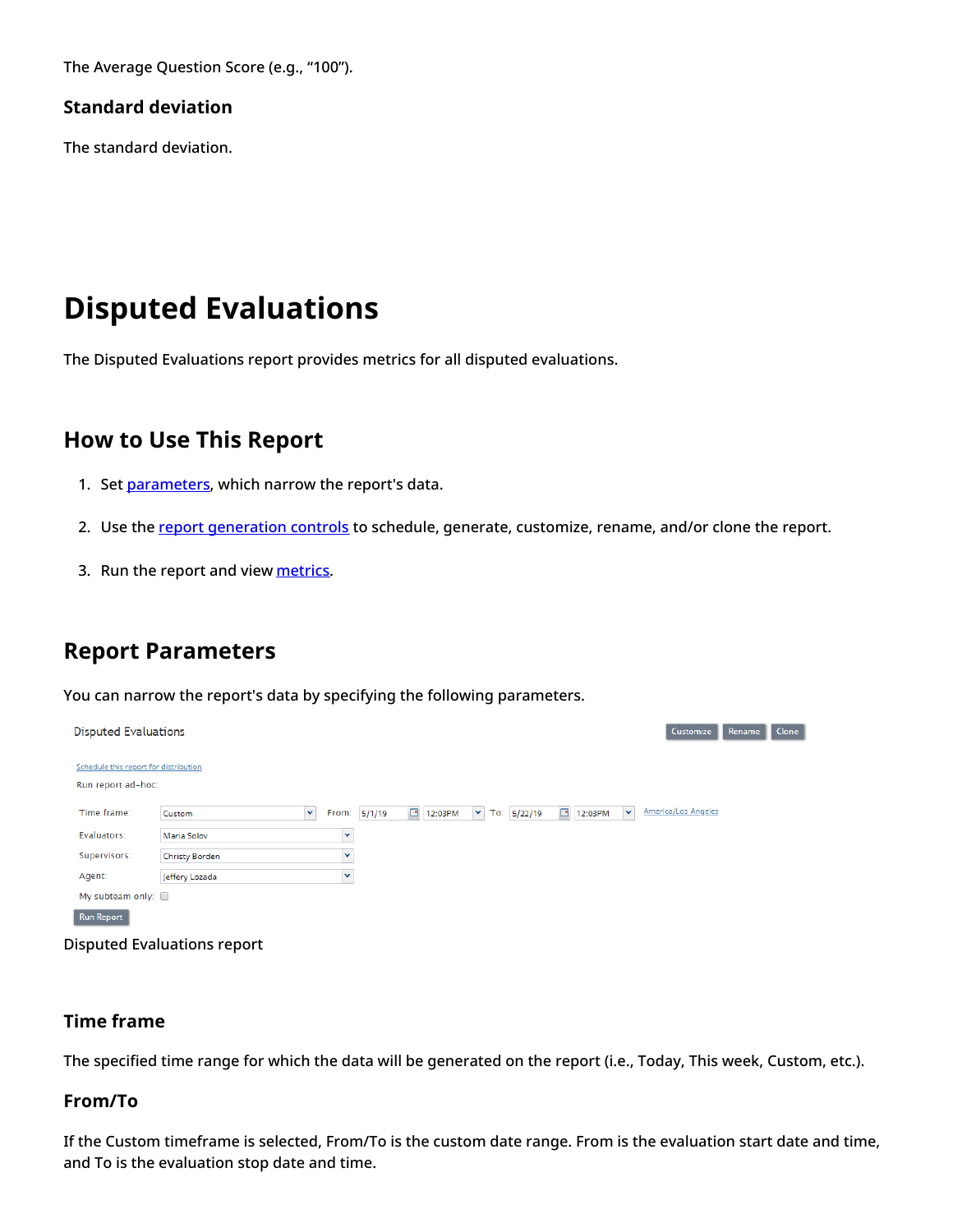# <span id="page-20-0"></span>**Timezone**

Clicking the link shown allows you to designate the timezone settings for the report's timeframe.

# <span id="page-20-1"></span>**Service/campaign**

Filters report data according to the selected service(s) and/or campaign(s). If no service or campaign is selected, the report will include data for all services and campaigns.

## <span id="page-20-2"></span>**Team**

Filters report data according to the selected team(s). If no team is selected, the report will include data for all teams.

# <span id="page-20-3"></span>**Evaluators**

Filters report data according to specific evaluator(s) who evaluated the evaluation. If no evaluator is selected, the report will include data for all evaluators.

# <span id="page-20-4"></span>**Supervisors**

Filters report data according to specific [supervisor\(s\)](https://help.brightpattern.com/5.8:Contact-center-administrator-guide/UsersandTeams/Users#Supervisor_in_charge) in charge. If no supervisor is selected, the report will include data for all supervisors.

# <span id="page-20-5"></span>**Agent**

Filters report data according to specific agent(s) who were evaluated. If no agent is selected, the report will include data for all agents.

# <span id="page-20-6"></span>**My subteam only**

Selecting this checkbox will run a report for agents selected for a supervisor's[subteam](https://help.brightpattern.com/5.8:QM/Reports/?action=html-localimages-export#topic_supervisor-guide.2Fagentmetricsview).

# <span id="page-20-7"></span>**Metric Descriptions**

| of 1<br>$\blacktriangleright$<br>M | $\mathbf{\mathfrak{a}}$<br>$\mathbf{Q}$<br>150% $\blacktriangledown$ | ۰<br>$\bullet$              |   | Export as: pdf xls csv txt                                                                          |                                         |                                                                                                         |
|------------------------------------|----------------------------------------------------------------------|-----------------------------|---|-----------------------------------------------------------------------------------------------------|-----------------------------------------|---------------------------------------------------------------------------------------------------------|
| (PST8PDT)                          | <b>Disputed Evaluations</b>                                          |                             |   | Disputed Evaluations - Report for Custom From: Apr 1, 2019, 3:25:00 PM To: May 23, 2019, 3:25:00 PM |                                         | <b>B</b> R I .<br>$\cdot$ G H T<br>PAT .<br>TERN<br>Generated on 05/23/2019 at 3:58:15 PM - Page 1 of 1 |
| <b>Total evaluations</b>           |                                                                      | <b>Disputed evaluations</b> |   | <b>Evaluations disputed by</b><br>supervisor                                                        | <b>Evaluations disputed by</b><br>agent | <b>Currently disputed</b><br>evaluations                                                                |
|                                    | 0                                                                    |                             | 0 | 0                                                                                                   | 0                                       | 0                                                                                                       |

Disputed Evaluations results

The metrics of the Disputed Evaluations report are organized into columns, which are described as follows:

# <span id="page-20-8"></span>**Total evaluations**

The total number of evaluations (e.g., "500").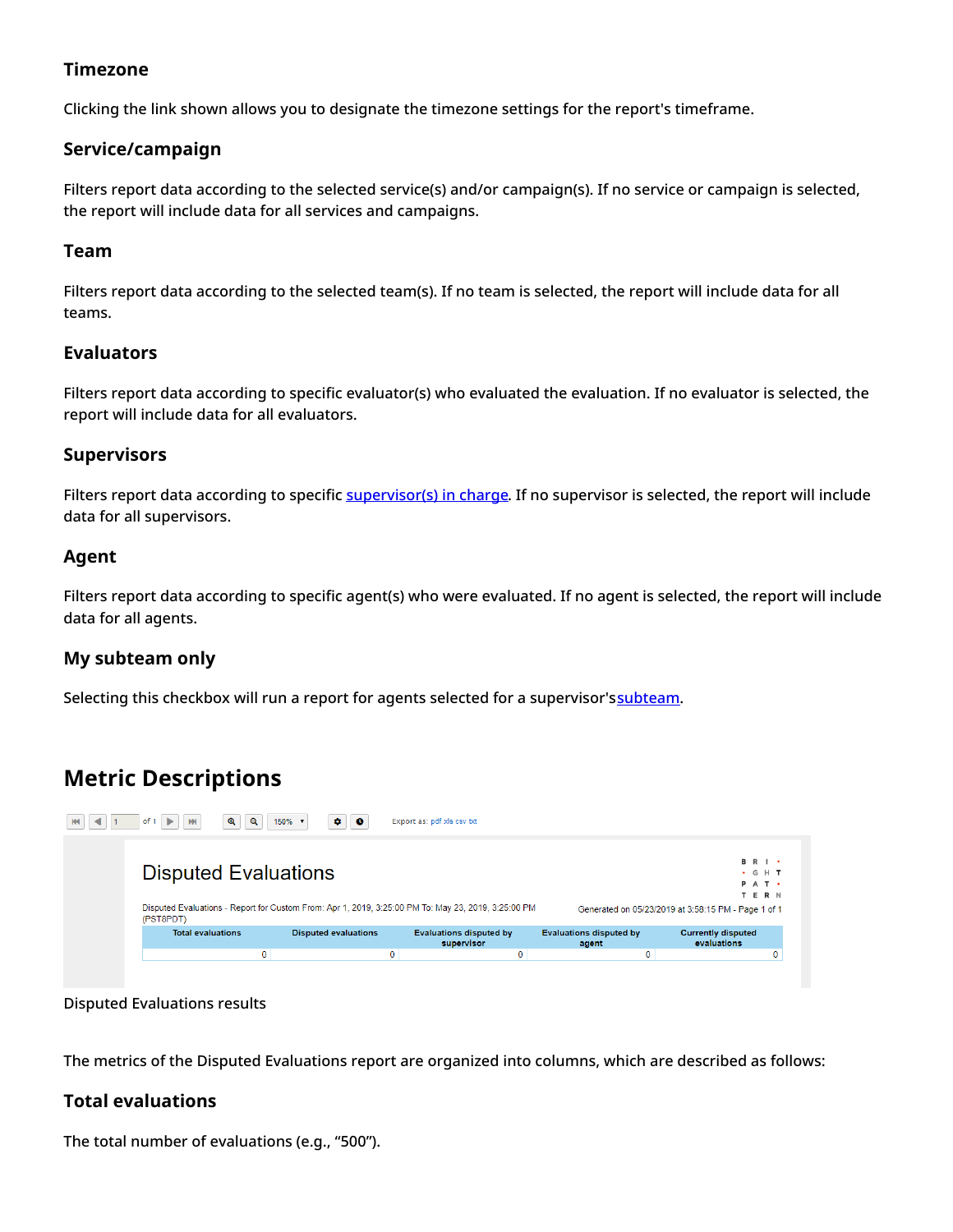# <span id="page-21-0"></span>**Disputed evaluations**

The number of disputed evaluations (e.g., "8").

# <span id="page-21-1"></span>**Evaluations disputed by supervisor**

The number of evaluations disputed by the supervisor (e.g., "1").

# <span id="page-21-2"></span>**Evaluations disputed by agent**

The number of evaluations disputed by the agent (e.g., "1").

## <span id="page-21-3"></span>**Currently disputed evaluations**

The number of evaluations being disputed right now (e.g., "2").

# <span id="page-21-4"></span>**Eval Areas**

The Eval Areas report provides the average area score of each evaluation area.

# <span id="page-21-5"></span>**How to Use This Report**

- 1. Set [parameters](https://help.brightpattern.com/5.8:QM/Reports/Eval_Areas#Report_Parameters), which narrow the report's data.
- 2. Use the report [generation](https://help.brightpattern.com/5.8:QM/Reports/?action=html-localimages-export#topic_qm.2Freports.2Freportgenerationcontrols) controls to schedule, generate, customize, rename, and/or clone the report.
- 3. Run the report and view [metrics](https://help.brightpattern.com/5.8:QM/Reports/Eval_Areas#Metric_Descriptions).

# <span id="page-21-6"></span>**Report Parameters**

You can narrow the report's data by specifying the following parameters.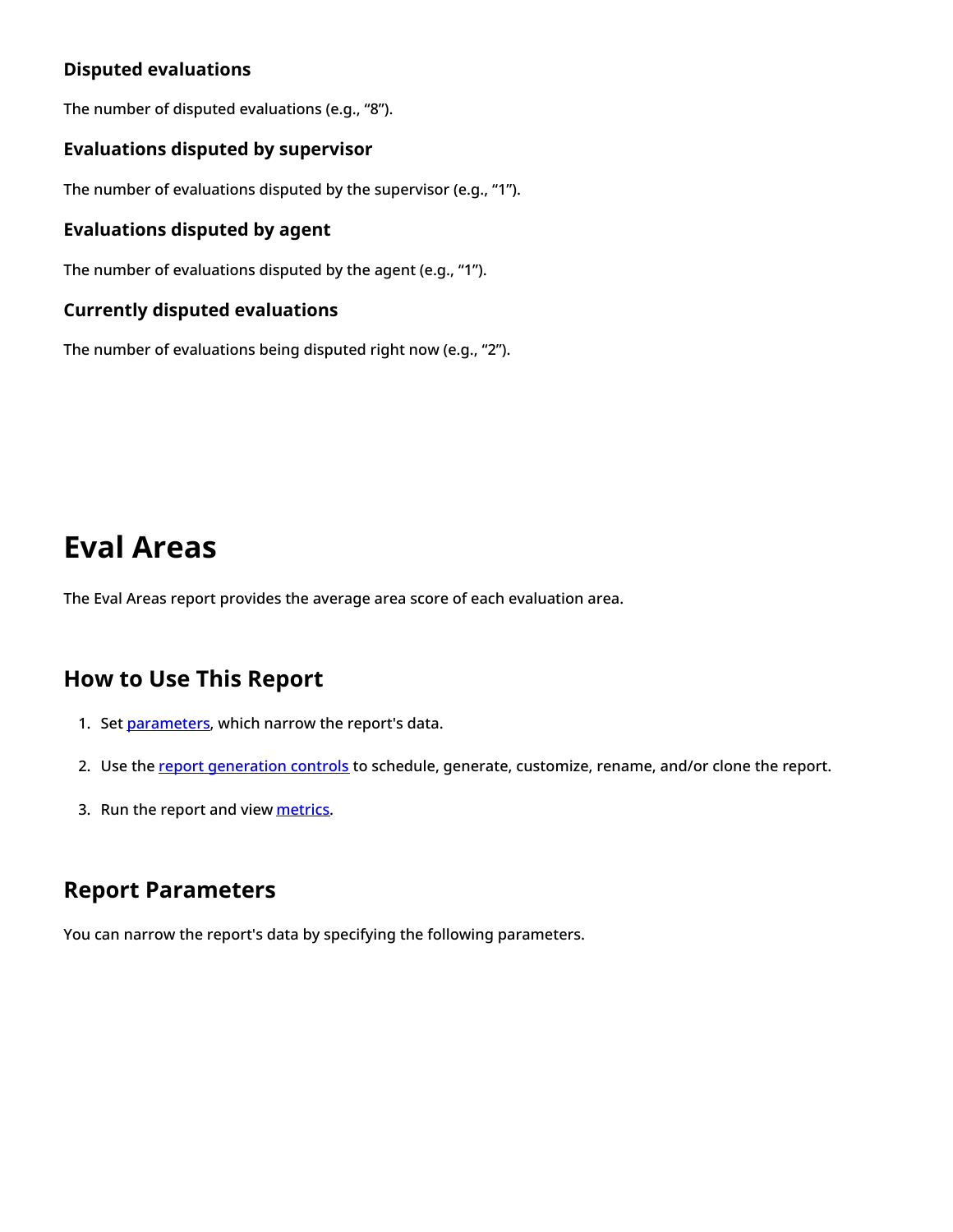Eval Areas

| Schedule this report for distribution |                                 |   |              |           |             |             |           |                               |
|---------------------------------------|---------------------------------|---|--------------|-----------|-------------|-------------|-----------|-------------------------------|
| Run report ad-hoc:                    |                                 |   |              |           |             |             |           |                               |
| Time frame:                           | Custom<br>×                     |   | Fram: 5/1/19 | 图 12:03PM | <b>Mark</b> | To: 5/22/19 | 图 12:03PM | America/Los Angeles<br>$\sim$ |
| Service/campaign:                     | BP Chat Service and 3 more      | × |              |           |             |             |           |                               |
| <b>Team:</b>                          | Customer Service, SDR Team<br>× |   |              |           |             |             |           |                               |
| Evaluators:                           | Maria Solov                     | × |              |           |             |             |           |                               |
| Supervisors:                          | Christy Borden                  | Y |              |           |             |             |           |                               |
| Areas:                                |                                 | × |              |           |             |             |           |                               |
| my_custom_field:                      |                                 | × |              |           |             |             |           |                               |
| held:                                 |                                 | v |              |           |             |             |           |                               |
| max_hold:                             |                                 | × |              |           |             |             |           |                               |
| Agent rank:                           |                                 | × |              |           |             |             |           |                               |
| Agent training classes: Teach me      |                                 | ¥ |              |           |             |             |           |                               |
| Agent                                 | Jeffery Lozada                  | × |              |           |             |             |           |                               |
| My subteam only:                      | $\Box$                          |   |              |           |             |             |           |                               |
| <b>Run Report</b>                     |                                 |   |              |           |             |             |           |                               |

#### Eval Area report

#### <span id="page-22-0"></span>**Time frame**

The specified time range for which the data will be generated on the report (i.e., Today, This week, Custom, etc.).

#### <span id="page-22-1"></span>**From/To**

If the Custom timeframe is selected, From/To is the custom date range. From is the evaluation start date and time, and To is the evaluation stop date and time.

#### <span id="page-22-2"></span>**Timezone**

Clicking the link shown allows you to designate the timezone settings for the report's timeframe.

#### <span id="page-22-3"></span>**Service/campaign**

Filters report data according to the selected service(s) and/or campaign(s). If no service or campaign is selected, the report will include data for all services and campaigns.

#### <span id="page-22-4"></span>**Evaluators**

Filters report data according to specific evaluator(s) who evaluated the evaluation. If no evaluator is selected, the report will include data for all evaluators.

#### <span id="page-22-5"></span>**Supervisors**

Filters report data according to specific [supervisor\(s\)](https://help.brightpattern.com/5.8:Contact-center-administrator-guide/UsersandTeams/Users#Supervisor_in_charge) in charge. If no supervisor is selected, the report will include data for all supervisors.

#### <span id="page-22-6"></span>**Areas**

Filters report data according to specific [evaluation](https://help.brightpattern.com/5.8:QM/EvaluationForms/Areas#Evaluation_Areas) area(s). If no evaluation area is selected, the report will include data for all evaluation areas.

#### <span id="page-22-7"></span>**my\_custom\_field**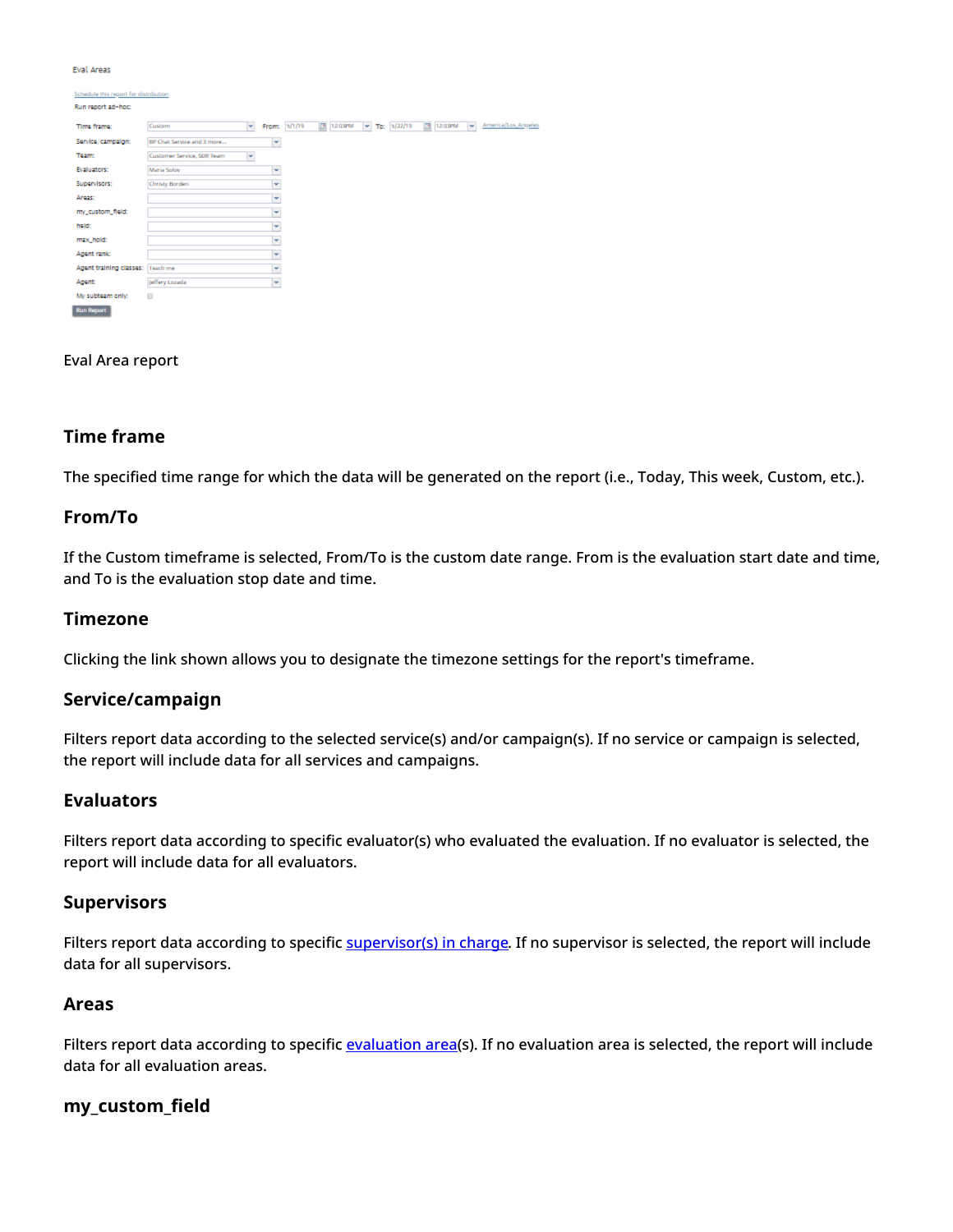Filters report data according to specific custom field(s). If no custom fields have been configured for your contact center, the drop-down menu will be empty. If no custom field is selected, the report will include all configured custom fields.

# <span id="page-23-0"></span>**held**

Filters report data according to the number of times the agent placed the call on hold during the interaction reported on in evaluations.

# <span id="page-23-1"></span>**max\_hold**

Filters report data according to the duration of the longest period a call was on hold during the interaction reported on in evaluations.

# <span id="page-23-2"></span>**Agent rank**

Filters report data according to specific agent rank(s), as defined in configuration.

# <span id="page-23-3"></span>**Agent training classes**

Filters report data according to specific training [class\(es\)](https://help.brightpattern.com/5.8:Contact-center-administrator-guide/UsersandTeams/Users#Training_Class) that the agent has taken. Tabulating agent scores by this parameter shows the effectiveness of the training class. If no agent training class is selected, the report will include all agent training classes.

# <span id="page-23-4"></span>**My subteam only**

Selecting this checkbox will run a report for agents selected for a supervisor's[subteam](https://help.brightpattern.com/5.8:QM/Reports/?action=html-localimages-export#topic_supervisor-guide.2Fagentmetricsview).

# <span id="page-23-5"></span>**Metric Descriptions**

The metrics of the Eval Areas report are organized into columns, which are described as follows:

# <span id="page-23-6"></span>**Area**

The evaluation area (e.g., "Professional behavior").

# <span id="page-23-7"></span>**Avg Area Score**

The Average Area Score (e.g., "75").

# <span id="page-23-8"></span>**Evaluator Performance**

The Evaluator Performance report provides metrics that help contact centers evaluate the performance of the evaluator.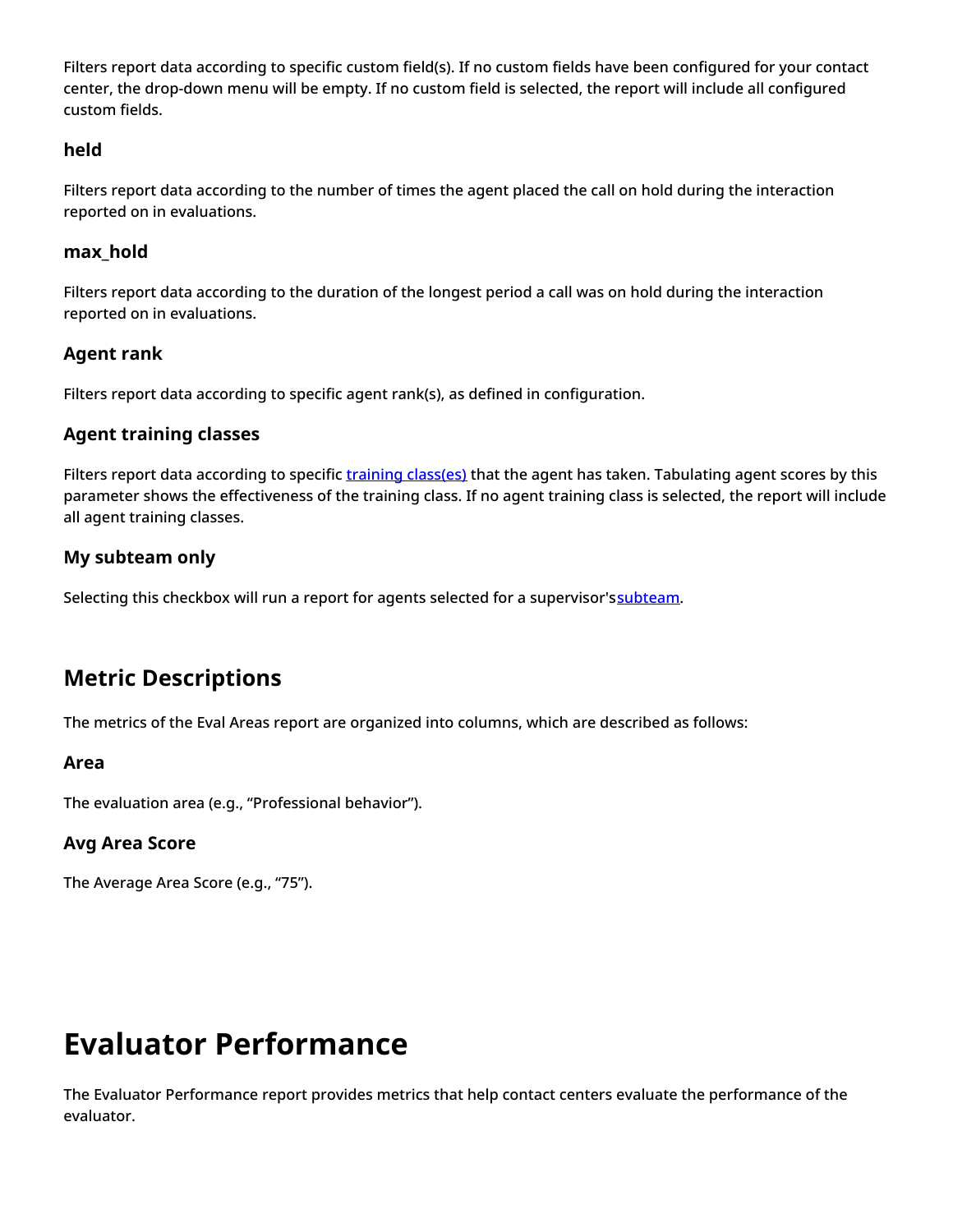# <span id="page-24-0"></span>**How to Use This Report**

- 1. Set [parameters](https://help.brightpattern.com/5.8:QM/Reports/EvaluatorPerformance#Report_Parameters), which narrow the report's data.
- 2. Use the report [generation](https://help.brightpattern.com/5.8:QM/Reports/?action=html-localimages-export#topic_qm.2Freports.2Freportgenerationcontrols) controls to schedule, generate, customize, rename, and/or clone the report.
- 3. Run the report and view [metrics](https://help.brightpattern.com/5.8:QM/Reports/EvaluatorPerformance#Metric_Descriptions).

# <span id="page-24-1"></span>**Report Parameters**

You can narrow the report's data by specifying the following parameters.

| <b>Evaluator Performance</b>                                |                                   |   |              |                   |                          |               |                   |              | Customize           | Rename<br><b>Clone</b> |
|-------------------------------------------------------------|-----------------------------------|---|--------------|-------------------|--------------------------|---------------|-------------------|--------------|---------------------|------------------------|
| Schedule this report for distribution<br>Run report ad-hoc: |                                   |   |              |                   |                          |               |                   |              |                     |                        |
| Time frame:                                                 | Custom                            | × | From: 5/1/19 | $\Box$<br>12:03PM | $\vert \mathbf{v} \vert$ | To: $5/22/19$ | $\Box$<br>12:03PM | $\mathbf{v}$ | America/Los Angeles |                        |
| Service/campaign:                                           | Maintenance Renewal and 2 more    | × |              |                   |                          |               |                   |              |                     |                        |
| Team:                                                       | <b>SDR Team, Customer Service</b> | × |              |                   |                          |               |                   |              |                     |                        |
| Evaluators:                                                 | <b>Tracy K</b>                    | × |              |                   |                          |               |                   |              |                     |                        |
| My subteam only: $\square$                                  |                                   |   |              |                   |                          |               |                   |              |                     |                        |
| <b>Run Report</b>                                           |                                   |   |              |                   |                          |               |                   |              |                     |                        |

# <span id="page-24-2"></span>**Time frame**

The specified time range for which the data will be generated on the report (i.e., Today, This week, Custom, etc.).

## <span id="page-24-3"></span>**From/To**

If the Custom timeframe is selected, From/To is the custom date range. From is the evaluation start date and time, and To is the evaluation stop date and time.

## <span id="page-24-4"></span>**Timezone**

Clicking the link shown allows you to designate the timezone settings for the report's timeframe.

## <span id="page-24-5"></span>**Service/campaign**

Filters report data according to the selected service(s) and/or campaign(s). If no service or campaign is selected, the report will include data for all services and campaigns.

## <span id="page-24-6"></span>**Team**

Filters report data according to the selected team(s). If no team is selected, the report will include data for all teams.

## <span id="page-24-7"></span>**Evaluators**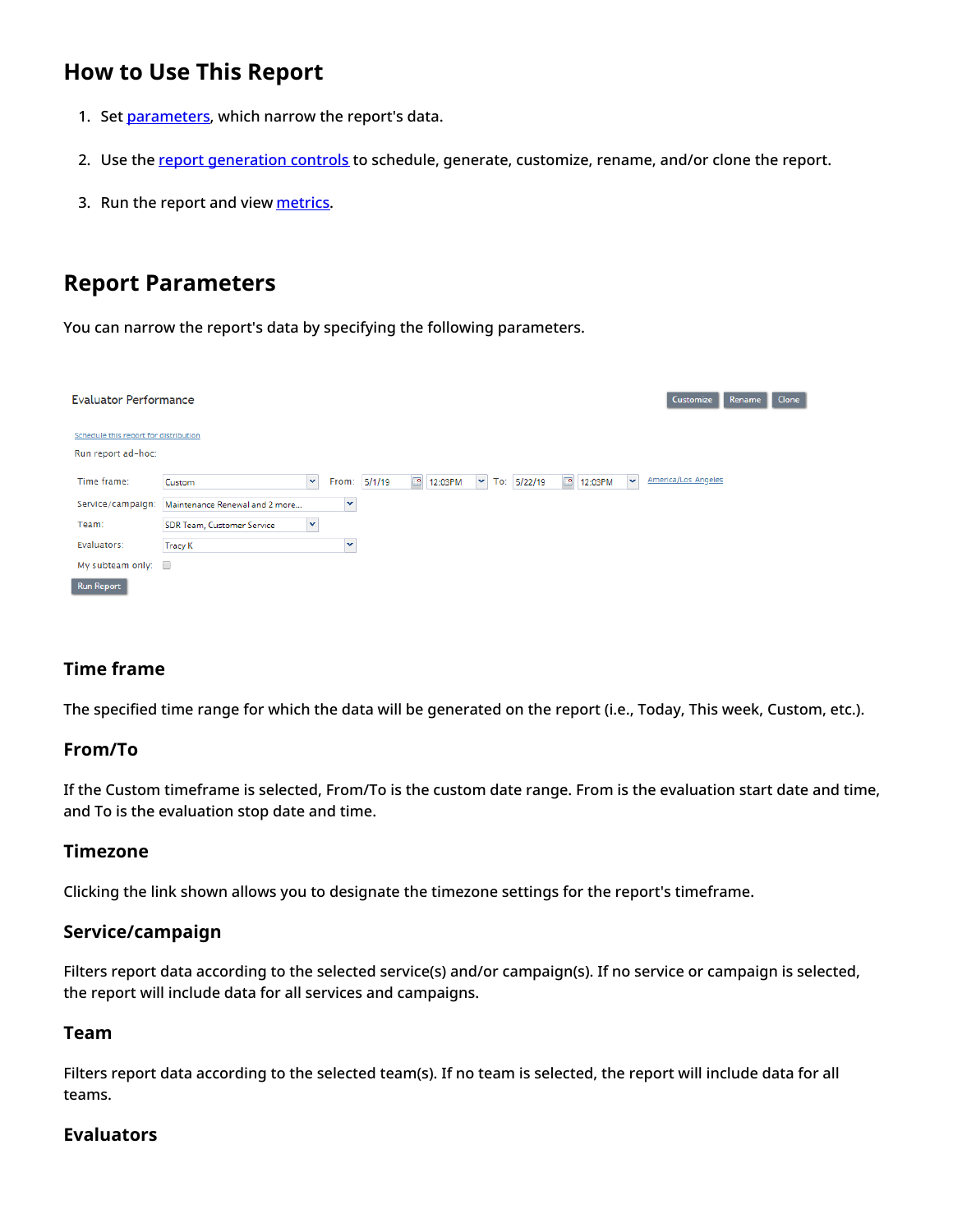Filters report data according to specific evaluator(s) who evaluated the evaluation. If no evaluator is selected, the report will include data for all evaluators.

# <span id="page-25-0"></span>**My subteam only**

Selecting this checkbox will run a report for agents selected for a supervisor's[subteam](https://help.brightpattern.com/5.8:QM/Reports/?action=html-localimages-export#topic_supervisor-guide.2Fagentmetricsview).

# <span id="page-25-1"></span>**Metric Descriptions**

| $\mathbf{\Omega}$<br>of 2                                                                                                                                                                     | $\mathbf{Q}$<br>150%    | $\mathbf{G}$<br>$\bullet$      |             | Export as: pdf xls csv txt                       |                                              |              |                                       |                           |             |  |  |  |  |
|-----------------------------------------------------------------------------------------------------------------------------------------------------------------------------------------------|-------------------------|--------------------------------|-------------|--------------------------------------------------|----------------------------------------------|--------------|---------------------------------------|---------------------------|-------------|--|--|--|--|
| <b>Evaluator Performance</b>                                                                                                                                                                  |                         |                                |             |                                                  |                                              |              |                                       |                           |             |  |  |  |  |
| Evaluator Performance - Report for Custom From: Apr 1, 2019, 3:25:00 PM To: May 23, 2019, 3:25:00 PM<br>Generated on 05/23/2019 at 4:03:09 PM - Page 1 of 2<br>(PST8PDT)<br><b>CupIQ Chat</b> |                         |                                |             |                                                  |                                              |              |                                       |                           |             |  |  |  |  |
| Fatima Ali                                                                                                                                                                                    |                         |                                |             |                                                  |                                              |              |                                       |                           |             |  |  |  |  |
| <b>Total Evaluations</b>                                                                                                                                                                      | Accepted<br>evaluations | Rejected<br>evaluations        |             | <b>Assigned</b><br>evaluations, not<br>completed | <b>Assigned</b><br>evaluations,<br>completed |              | <b>Calibrations, not</b><br>completed | Completed<br>calibrations |             |  |  |  |  |
| $\mathbf{0}$                                                                                                                                                                                  |                         | $\mathbf 0$                    | $\mathbf 0$ | $\mathbf 0$                                      |                                              | 0            | $\mathbf 0$                           |                           | 1           |  |  |  |  |
| <b>Michael Carter</b>                                                                                                                                                                         |                         |                                |             |                                                  |                                              |              |                                       |                           |             |  |  |  |  |
| <b>Total Evaluations</b>                                                                                                                                                                      | Accepted<br>evaluations | Rejected<br>evaluations        |             | <b>Assigned</b><br>evaluations, not<br>completed | <b>Assigned</b><br>evaluations,<br>completed |              | <b>Calibrations, not</b><br>completed | Completed<br>calibrations |             |  |  |  |  |
| 3                                                                                                                                                                                             |                         | $\mathbf 0$                    | 1           | $\overline{2}$                                   |                                              | 0            | $\mathbf 0$                           |                           | $\mathbf 0$ |  |  |  |  |
| <b>Gina Vasquez</b>                                                                                                                                                                           |                         |                                |             |                                                  |                                              |              |                                       |                           |             |  |  |  |  |
| <b>Total Evaluations</b>                                                                                                                                                                      | Accepted<br>evaluations | <b>Rejected</b><br>evaluations |             | Assigned<br>evaluations, not<br>completed        | Assigned<br>evaluations,<br>completed        |              | <b>Calibrations, not</b><br>completed | Completed<br>calibrations |             |  |  |  |  |
| $\overline{0}$                                                                                                                                                                                |                         | $\mathbf{0}$                   | $\mathbf 0$ | $\mathbf{0}$                                     |                                              | $\mathbf{0}$ | $\mathbf{0}$                          |                           | 1           |  |  |  |  |
| <b>CupIQ Customer Service Voice</b>                                                                                                                                                           |                         |                                |             |                                                  |                                              |              |                                       |                           |             |  |  |  |  |
|                                                                                                                                                                                               |                         |                                |             |                                                  |                                              |              |                                       |                           |             |  |  |  |  |
| <b>Michael Carter</b>                                                                                                                                                                         |                         |                                |             |                                                  |                                              |              |                                       |                           |             |  |  |  |  |
| <b>Total Evaluations</b>                                                                                                                                                                      | Accepted<br>evaluations | Rejected<br>evaluations        |             | <b>Assigned</b><br>evaluations, not<br>completed | <b>Assigned</b><br>evaluations,<br>completed |              | <b>Calibrations, not</b><br>completed | Completed<br>calibrations |             |  |  |  |  |

The metrics of the Evaluator Performance report are organized into columns, which are described as follows:

# <span id="page-25-2"></span>**Total Evaluations**

The total number of evaluations (e.g., "500").

## <span id="page-25-3"></span>**Accepted evaluations**

The Average Area Score (e.g., "92").

## <span id="page-25-4"></span>**Rejected evaluations**

The number of rejected evaluations (e.g., "28").

# <span id="page-25-5"></span>**Assigned evaluations, not completed**

The number of assigned evaluations that have not been completed (e.g., "18").

# <span id="page-25-6"></span>**Assigned evaluations, completed**

The number of assigned evaluations that have been completed (e.g., "45").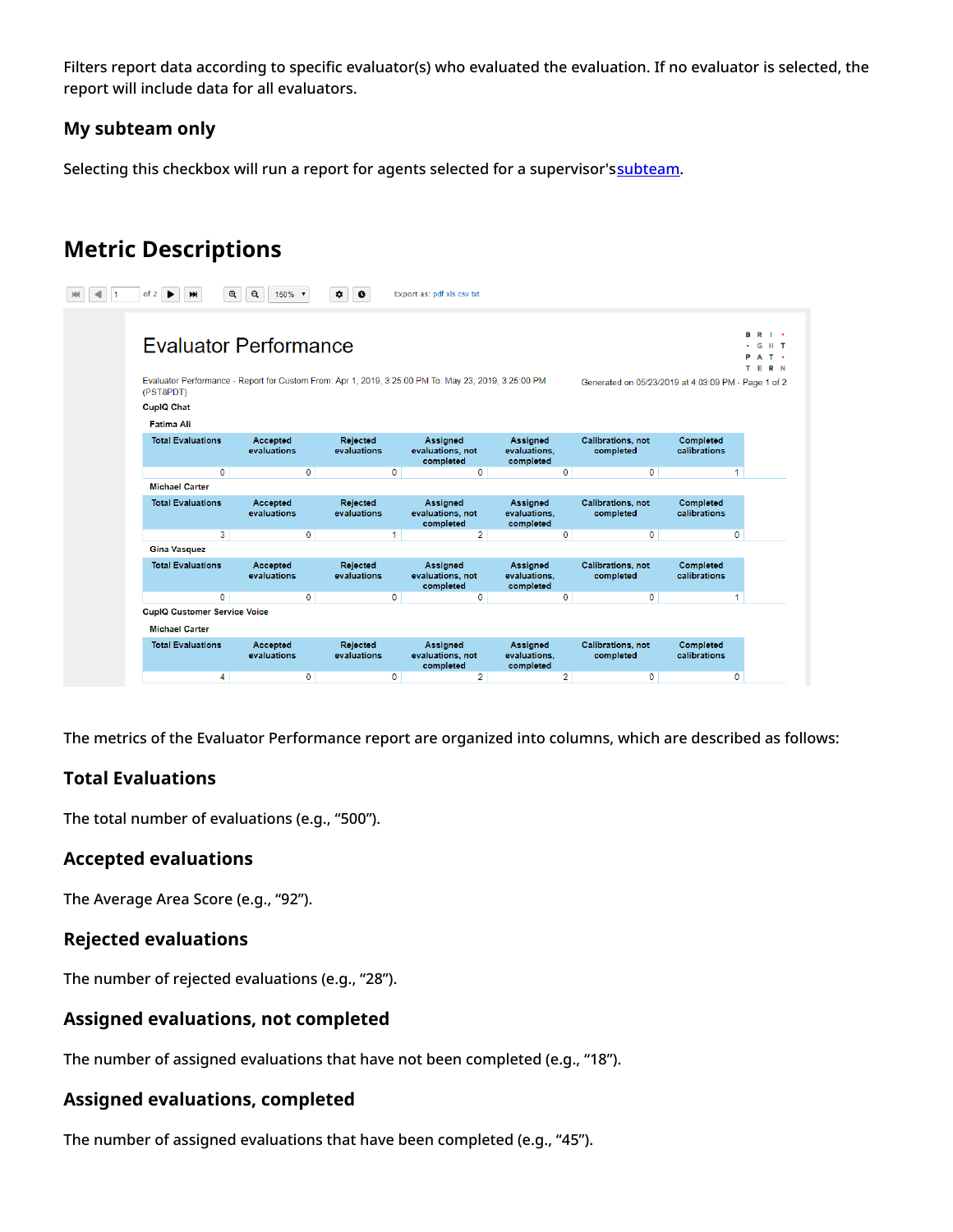# <span id="page-26-0"></span>**Calibrations, not completed**

The number of calibrations that have not been completed (e.g., "3").

# <span id="page-26-1"></span>**Completed calibrations**

The number of completed calibrations (e.g., "92").

# <span id="page-26-2"></span>**Question Averages**

The Question Averages report provides the average area score and the average question score for each evaluation question.

# <span id="page-26-3"></span>**How to Use This Report**

- 1. Set [parameters](https://help.brightpattern.com/5.8:QM/Reports/QuestionAverages#Report_Parameters), which narrow the report's data.
- 2. Use the report [generation](https://help.brightpattern.com/5.8:QM/Reports/?action=html-localimages-export#topic_qm.2Freports.2Freportgenerationcontrols) controls to schedule, generate, customize, rename, and/or clone the report.
- 3. Run the report and view [metrics](https://help.brightpattern.com/5.8:QM/Reports/QuestionAverages#Metric_Descriptions).

# <span id="page-26-4"></span>**Report Parameters**

You can narrow the report's data by specifying the following parameters.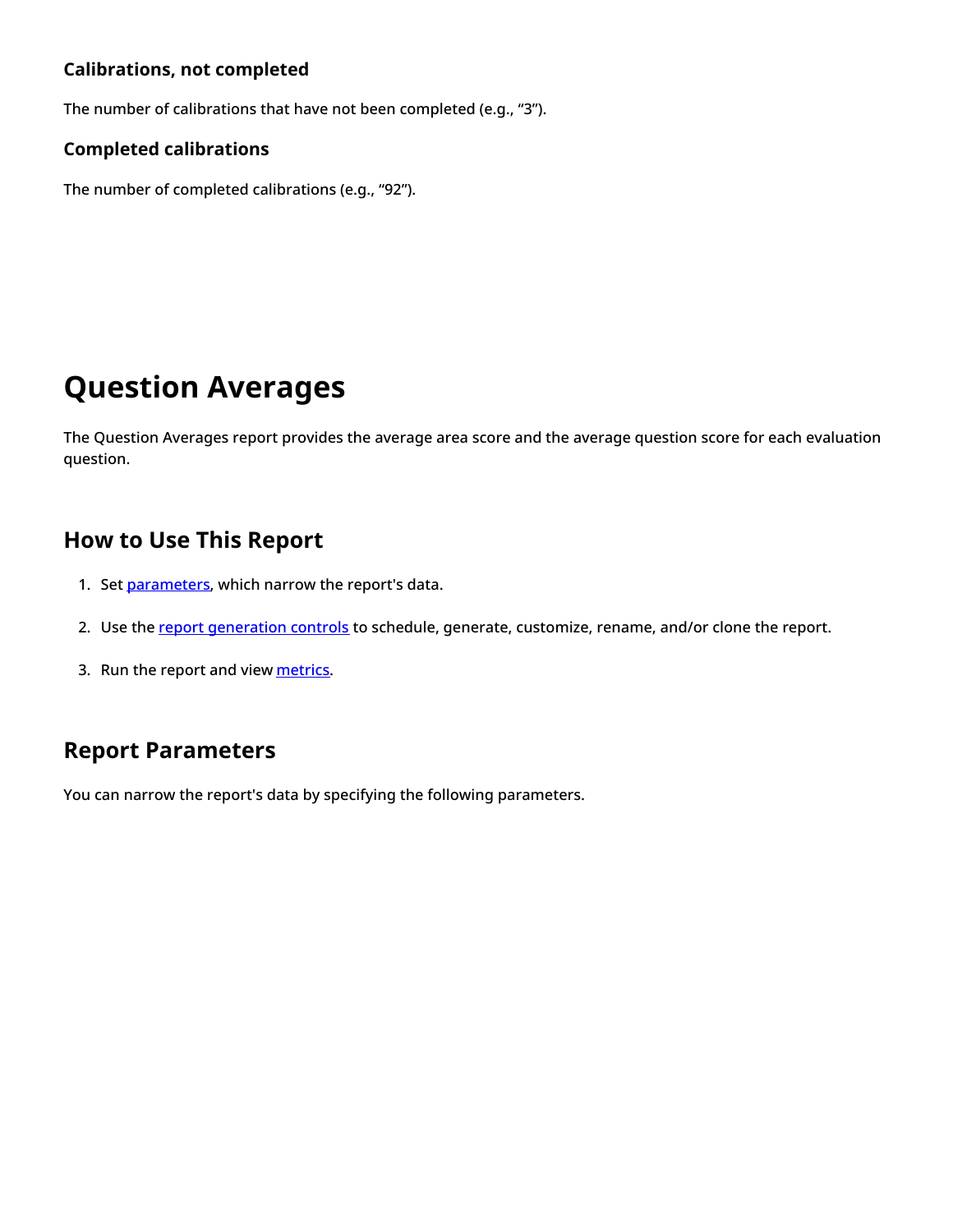#### Question Averages

| Schedule this report for distribution |                                                                                                                                  |
|---------------------------------------|----------------------------------------------------------------------------------------------------------------------------------|
| Run report ad-hoc:                    |                                                                                                                                  |
| Time frame:                           | $\Box$<br>To: 5/22/19<br>$\Box$<br>$\mathbf{v}$<br>v<br>From: 5/1/19<br>v<br>America/Los_Angeles<br>12:03PM<br>12:03PM<br>Custom |
| Service/campaign:                     | w<br>BP Chat Service and 6 more                                                                                                  |
| Forms:                                | Chat QM Form R2, Default Chat QM Form, Def. Y                                                                                    |
| Agent:                                | w<br>admin admin and 22 more                                                                                                     |
| my_custom_field:                      | v                                                                                                                                |
| held:                                 | v                                                                                                                                |
| max_hold:                             | v                                                                                                                                |
| Agent rank:                           | v                                                                                                                                |
| Agent training classes:   Teach me    | v                                                                                                                                |
| My subteam only:                      | ×                                                                                                                                |
| <b>Run Report</b>                     |                                                                                                                                  |

#### <span id="page-27-0"></span>**Time frame**

The specified time range for which the data will be generated on the report (i.e., Today, This week, Custom, etc.).

#### <span id="page-27-1"></span>**From/To**

If the Custom timeframe is selected, From/To is the custom date range. From is the evaluation start date and time, and To is the evaluation stop date and time.

#### <span id="page-27-2"></span>**Timezone**

Clicking the link shown allows you to designate the timezone settings for the report's timeframe.

#### <span id="page-27-3"></span>**Service/campaign**

Filters report data according to the selected service(s) and/or campaign(s). If no service or campaign is selected, the report will include data for all services and campaigns.

#### <span id="page-27-4"></span>**Forms**

Filters report data according to specific evaluation form(s). If no evaluation form is selected, the report will include data for all evaluation forms.

#### <span id="page-27-5"></span>**Agent**

Filters report data according to specific agent(s) who were evaluated. If no agent is selected, the report will include data for all agents.

#### <span id="page-27-6"></span>**my\_custom\_field**

Filters report data according to specific custom field(s). If no custom fields have been configured for your contact center, the drop-down menu will be empty. If no custom field is selected, the report will include all configured custom fields.

#### <span id="page-27-7"></span>**held**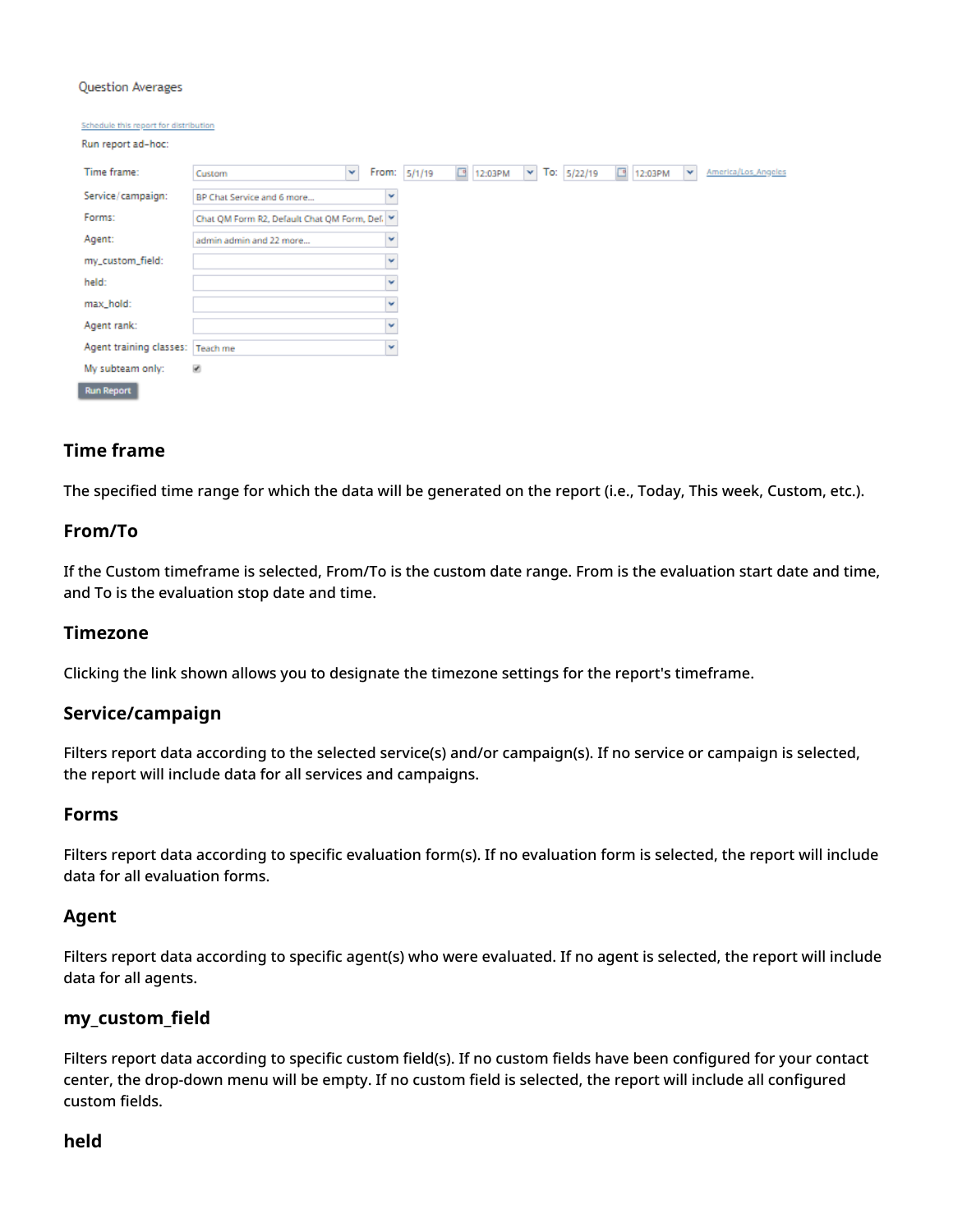Filters report data according to the number of times the agent placed the call on hold during the interaction reported on in evaluations.

# <span id="page-28-0"></span>**max\_hold**

Filters report data according to the duration of the longest period a call was on hold during the interaction reported on in evaluations.

# <span id="page-28-1"></span>**Agent rank**

Filters report data according to specific agent rank(s), as defined in configuration.

# <span id="page-28-2"></span>**Agent training classes**

Filters report data according to specific training [class\(es\)](https://help.brightpattern.com/5.8:Contact-center-administrator-guide/UsersandTeams/Users#Training_Class) that the agent has taken. Tabulating agent scores by this parameter shows the effectiveness of the training class. If no agent training class is selected, the report will include all agent training classes.

# <span id="page-28-3"></span>**My subteam only**

Selecting this checkbox will run a report for agents selected for a supervisor's[subteam](https://help.brightpattern.com/5.8:QM/Reports/?action=html-localimages-export#topic_supervisor-guide.2Fagentmetricsview).

# <span id="page-28-4"></span>**Metric Descriptions**

The metrics of the Question Averages report are organized into columns, which are described as follows.

| of 7<br>$\blacktriangleright$ | $\mathbf{Q}$<br>$\mathbf{Q}$<br><b>HH</b> | 150% +                                                                                                                        | $\bullet$<br>$\bullet$   | Export as: pdf xls csv txt   |
|-------------------------------|-------------------------------------------|-------------------------------------------------------------------------------------------------------------------------------|--------------------------|------------------------------|
|                               |                                           | <b>Question Averages</b>                                                                                                      |                          |                              |
|                               | (PST8PDT)                                 | Question Averages - Report for Custom From: Apr 1, 2019, 3:25:00 PM To: May 23, 2019, 3:25:00 PM                              |                          |                              |
|                               | <b>Beverly Crusher</b>                    |                                                                                                                               |                          |                              |
|                               |                                           | <b>CupIQ Customer Service Voice</b>                                                                                           |                          |                              |
|                               |                                           | <b>CupIQ Customer Service Voice</b>                                                                                           |                          |                              |
|                               | Area                                      | Question                                                                                                                      | Avg Area<br><b>Score</b> | <b>Avg Question</b><br>Score |
|                               | Closing the<br>interaction                |                                                                                                                               | 50                       |                              |
|                               | Closing the<br>interaction                | Horizontal<br><b>Radio Buttons</b>                                                                                            |                          | $\overline{0}$               |
|                               | Closing the<br>interaction                | <b>Used correct</b><br>closing<br>statement                                                                                   |                          | 100                          |
|                               | <b>Discovery</b>                          |                                                                                                                               | 100                      |                              |
|                               | <b>Discovery</b>                          | asked<br>appropriate<br>questions to<br>clarify<br>customer's<br>situation or<br>if/when<br>customer if<br>vague or<br>unsure |                          | 100                          |
|                               | <b>Discovery</b>                          | expressed<br>empathy,<br>concern when<br>appropriate                                                                          |                          | 100                          |

## <span id="page-28-5"></span>**Area**

The evaluation area (e.g., "Professional behavior").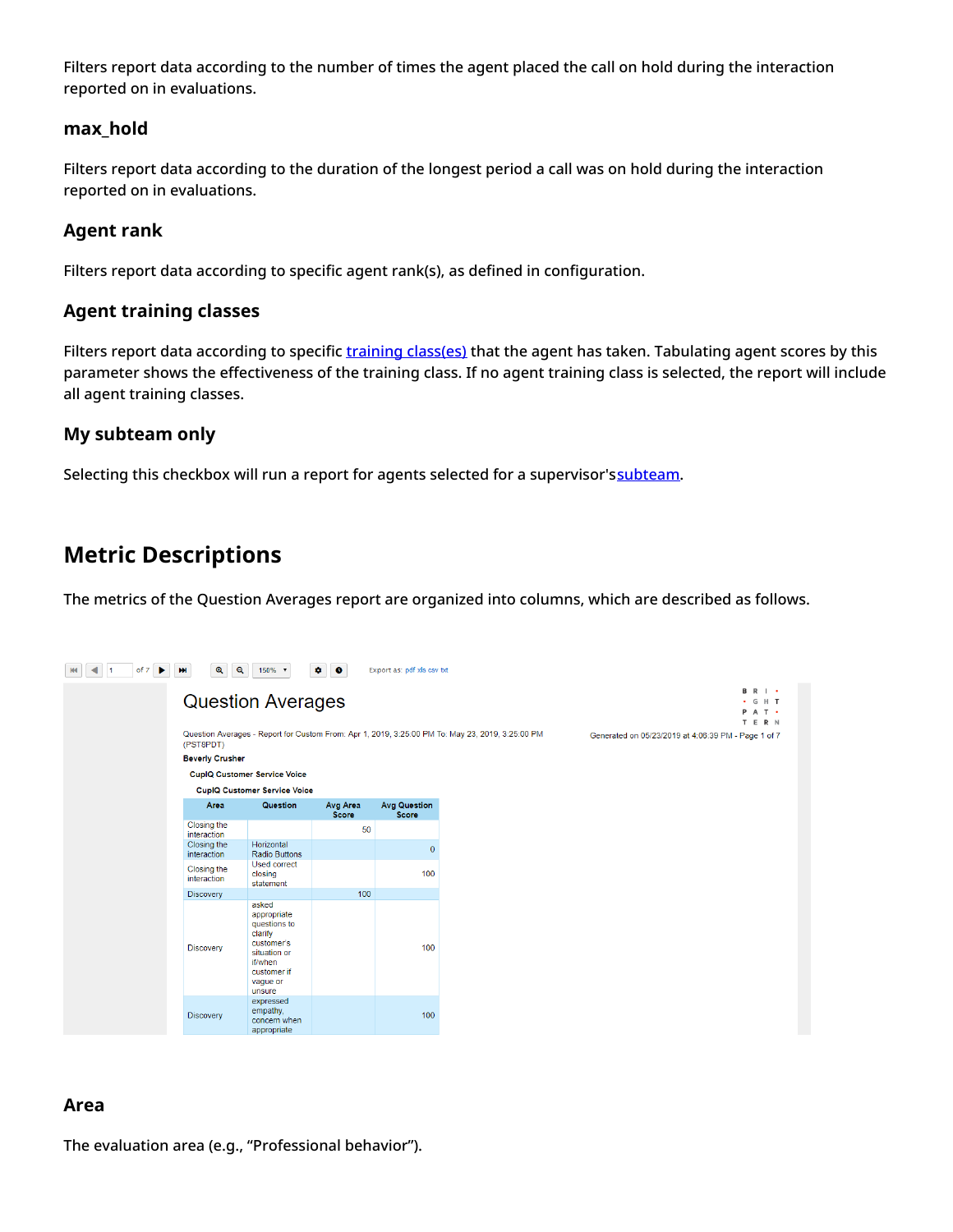# <span id="page-29-0"></span>**Question**

The evaluation question (e.g., "Agent avoided jargon or slang").

# <span id="page-29-1"></span>**Avg Area Score**

The Average Area Score (e.g., "50").

# <span id="page-29-2"></span>**Avg Question Score**

The Average Question Score (e.g., "100").

# <span id="page-29-3"></span>**Score Report**

The Score report provides the date, evaluator name, and form score.

# <span id="page-29-4"></span>**How to Use This Report**

- 1. Set [parameters](https://help.brightpattern.com/5.8:QM/Reports/ScoreReport#Report_Parameters), which narrow the report's data.
- 2. Use the report [generation](https://help.brightpattern.com/5.8:QM/Reports/?action=html-localimages-export#topic_qm.2Freports.2Freportgenerationcontrols) controls to schedule, generate, customize, rename, and/or clone the report.
- 3. Run the report and view [metrics](https://help.brightpattern.com/5.8:QM/Reports/ScoreReport#Metric_Descriptions).

# <span id="page-29-5"></span>**Report Parameters**

You can narrow the report's data by specifying the following parameters.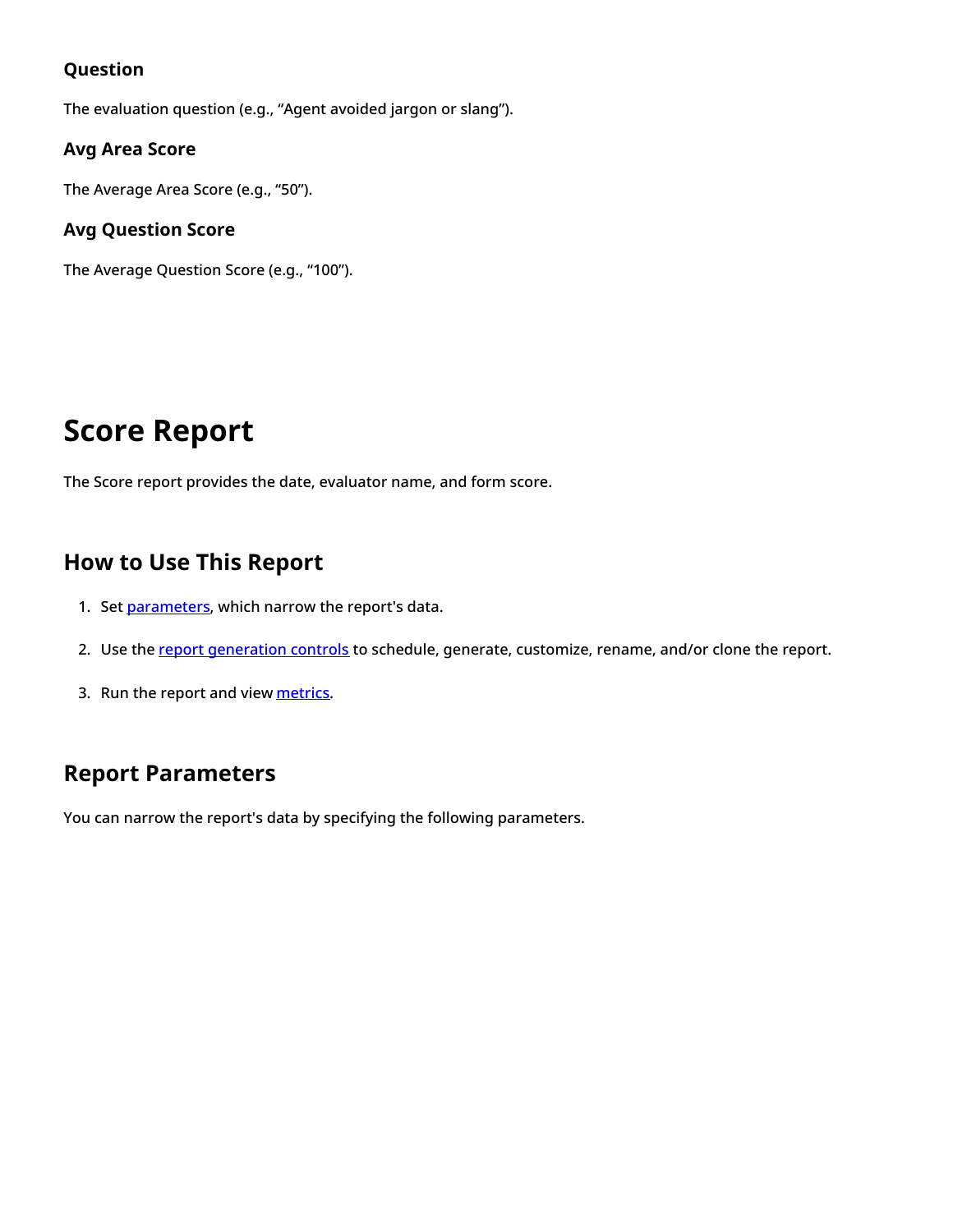#### Score Report

| Schedule this report for distribution |                        |              |           |                   |           |        |                     |
|---------------------------------------|------------------------|--------------|-----------|-------------------|-----------|--------|---------------------|
| Run report ad-hoc:                    |                        |              |           |                   |           |        |                     |
| Time frame:                           | $\mathbf{v}$<br>Custom | From: 5/1/19 | 图 12:03PM | $-$ To: $5/22/19$ | 图 12:03PM | $\sim$ | America/Los_Angeles |
| Service/campaign:                     |                        | ×            |           |                   |           |        |                     |
| <b>Team:</b>                          | ¥                      |              |           |                   |           |        |                     |
| <b>Evaluators:</b>                    |                        | ×            |           |                   |           |        |                     |
| Supervisors:                          |                        | ×            |           |                   |           |        |                     |
| Forms:                                |                        | ×            |           |                   |           |        |                     |
| Agent rank:                           |                        | ×            |           |                   |           |        |                     |
| Agent training classes:               |                        | ×            |           |                   |           |        |                     |
| Agent                                 |                        | ×            |           |                   |           |        |                     |
| my_custom_field:                      |                        | ×            |           |                   |           |        |                     |
| held:                                 |                        | ×            |           |                   |           |        |                     |
| max_hold:                             |                        | ×            |           |                   |           |        |                     |
| My subteam only:                      | $\qquad \qquad \Box$   |              |           |                   |           |        |                     |
| <b>Run Report</b>                     |                        |              |           |                   |           |        |                     |

## <span id="page-30-0"></span>**Time frame**

The specified time range for which the data will be generated on the report (i.e., Today, This week, Custom, etc.).

#### <span id="page-30-1"></span>**From/To**

If the Custom timeframe is selected, From/To is the custom date range. From is the evaluation start date and time, and To is the evaluation stop date and time.

#### <span id="page-30-2"></span>**Timezone**

Clicking the link shown allows you to designate the timezone settings for the report's timeframe.

#### <span id="page-30-3"></span>**Service/campaign**

Filters report data according to the selected service(s) and/or campaign(s). If no service or campaign is selected, the report will include data for all services and campaigns.

#### <span id="page-30-4"></span>**Team**

Filters report data according to the selected team(s). If no team is selected, the report will include data for all teams.

#### <span id="page-30-5"></span>**Evaluators**

Filters report data according to specific evaluator(s) who evaluated the evaluation. If no evaluator is selected, the report will include data for all evaluators.

#### <span id="page-30-6"></span>**Supervisors**

Filters report data according to specific [supervisor\(s\)](https://help.brightpattern.com/5.8:Contact-center-administrator-guide/UsersandTeams/Users#Supervisor_in_charge) in charge. If no supervisor is selected, the report will include data for all supervisors.

#### <span id="page-30-7"></span>**Forms**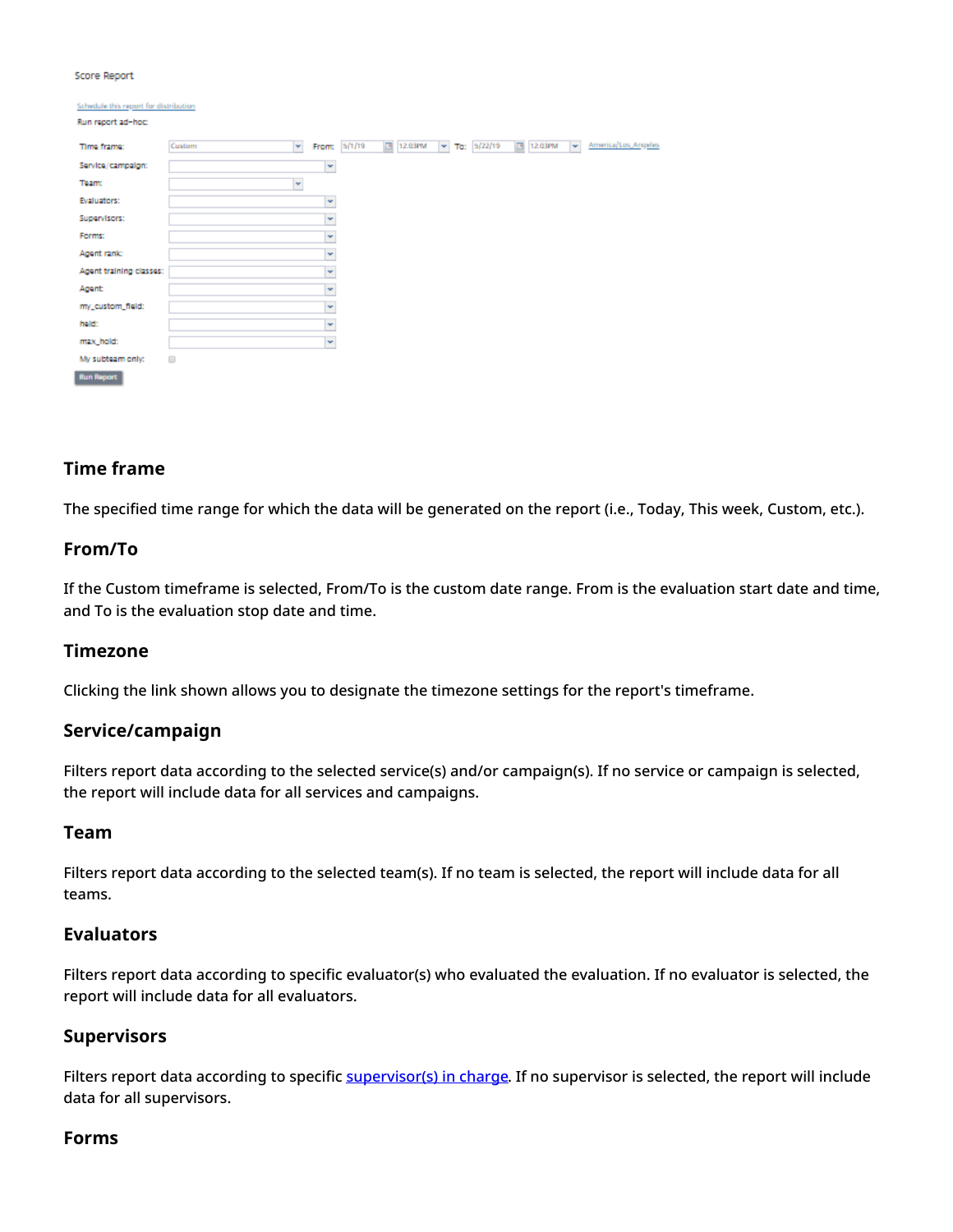Filters report data according to specific evaluation form(s). If no evaluation form is selected, the report will include data for all evaluation forms.

# <span id="page-31-0"></span>**Agent rank**

Filters report data according to specific agent rank(s), as defined in configuration.

# <span id="page-31-1"></span>**Agent training classes**

Filters report data according to specific training [class\(es\)](https://help.brightpattern.com/5.8:Contact-center-administrator-guide/UsersandTeams/Users#Training_Class) that the agent has taken. Tabulating agent scores by this parameter shows the effectiveness of the training class. If no agent training class is selected, the report will include all agent training classes.

# <span id="page-31-2"></span>**Agent**

Filters report data according to specific agent(s) who were evaluated. If no agent is selected, the report will include data for all agents.

# <span id="page-31-3"></span>**my\_custom\_field**

Filters report data according to specific custom field(s). If no custom fields have been configured for your contact center, the drop-down menu will be empty. If no custom field is selected, the report will include all configured custom fields.

## <span id="page-31-4"></span>**held**

Filters report data according to the number of times the agent placed the call on hold during the interaction reported on in evaluations.

## <span id="page-31-5"></span>**max\_hold**

Filters report data according to the duration of the longest period a call was on hold during the interaction reported on in evaluations.

# <span id="page-31-6"></span>**My subteam only**

Selecting this checkbox will run a report for agents selected for a supervisor's [subteam](https://help.brightpattern.com/5.8:QM/Reports/?action=html-localimages-export#topic_supervisor-guide.2Fagentmetricsview).

# <span id="page-31-7"></span>**Metric Descriptions**

The metrics of the Score report are organized into columns, which are described as follows.

## <span id="page-31-8"></span>**Date**

The date that the score was assigned to the evaluation (e.g., "01/01/2019").

## <span id="page-31-9"></span>**Evaluator name**

The name of the evaluator (e.g., "Charlie Welch").

## <span id="page-31-10"></span>**Form score**